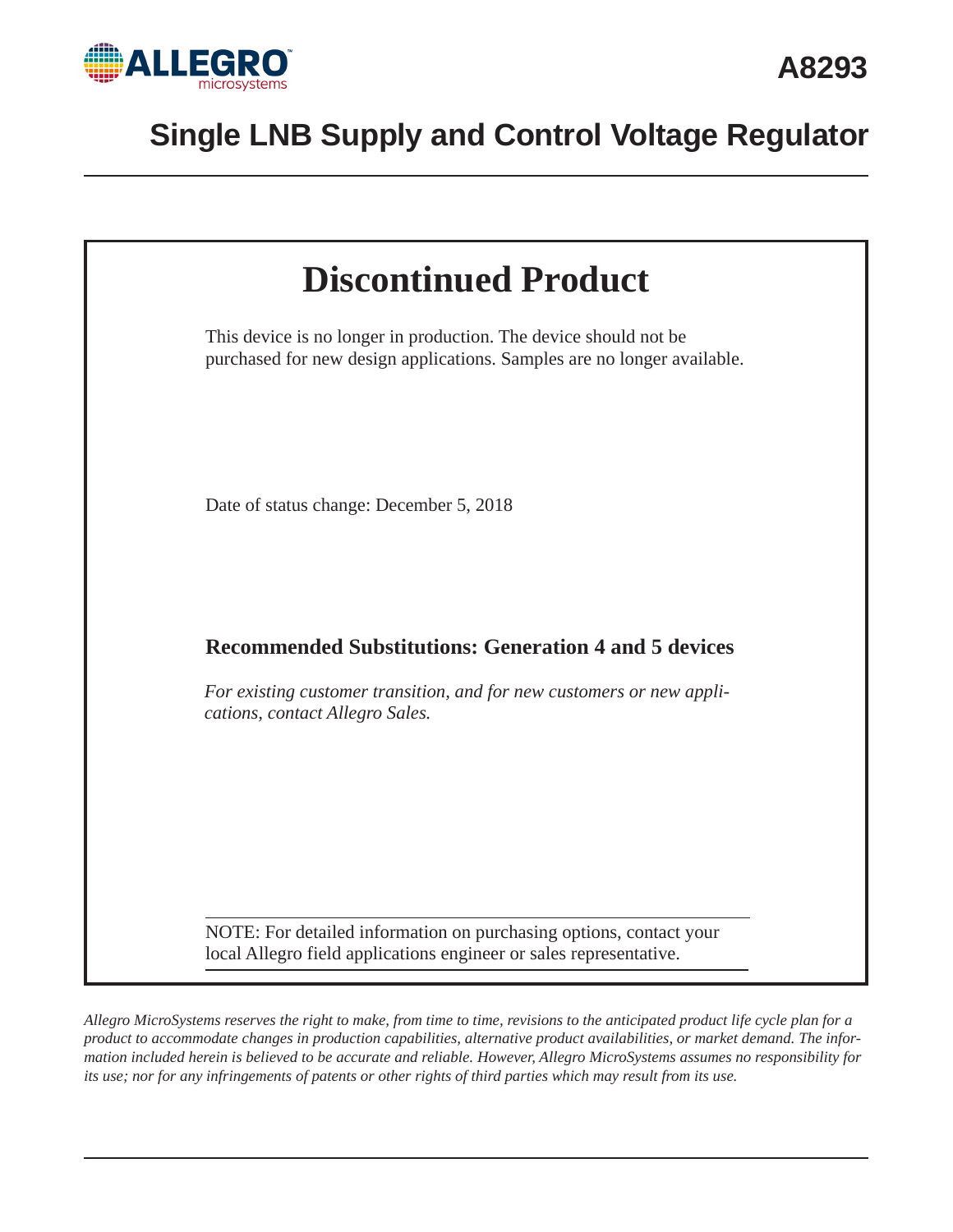

### **FEATURES AND BENEFITS**

- 2-wire serial I<sup>2</sup>C<sup>™</sup> -compatible interface: control (write) and status (read)
- ▪ LNB voltages (8 programmable levels) compatible with all common standards including domestic Japan models
- Tracking switch-mode power converter for lowest dissipation
- Integrated converter switches and current sensing
- Provides up to 700 mA load current
- Static current limit circuit allows full current at startup and 13*→*18V output transition; reliably starts wide load range
- ▪ Push-pull output stage minimizes 13*→*18V and 18*→*13V output transition times for highly capacitive loads
- Adjustable rise/fall time via external timing capacitor
- Built-in tone oscillator, factory-trimmed to 22 kHz facilitates DiSEqC™ tone encoding, even at no-load
- Four methods of 22 kHz tone generation, via I<sup>2</sup>C™ data bits and/or external pin
- Auxiliary modulation input
- LNB overcurrent with timer
- ▪ Diagnostics for output voltage level, input supply UVLO

### **PACKAGES:**

20-contact,  $4 \times 4$  mm MLP/QFN (suffix ES)

28 contact,  $5 \times 5$  mm MLP/QFN (suffix ET)

## **DESCRIPTION**

Intended for analog and digital satellite receivers, this single low noise block converter regulator (LNBR) is a monolithic linear and switching voltage regulator, specifically designed to provide the power and the interface signals to an LNB down converter via coaxial cable. The A8293 requires few external components, with the boost switch and compensation circuitry integrated inside of the device. A high switching frequency is chosen to minimize the size of the passive filtering components, further assisting in cost reduction. The high levels of component integration ensure extremely low noise and ripple figures.

The A8293 has been designed for high efficiency, utilizing the Allegro™ advanced BCD process. The integrated boost switch has been optimized to minimize both switching and static losses. To further enhance efficiency, the voltage drop across the tracking regulator has been minimized.

For DiSEqC™ communications, several schemes are available for generating tone signals, all the way down to no-load, and using either the internal clock or an external time source.

A comprehensive set of fault registers are provided, which comply with all the common standards, including: overcurrent, thermal shutdown, undervoltage, and power not good.

*Continued on the next page…*

#### **Functional Block Diagram**

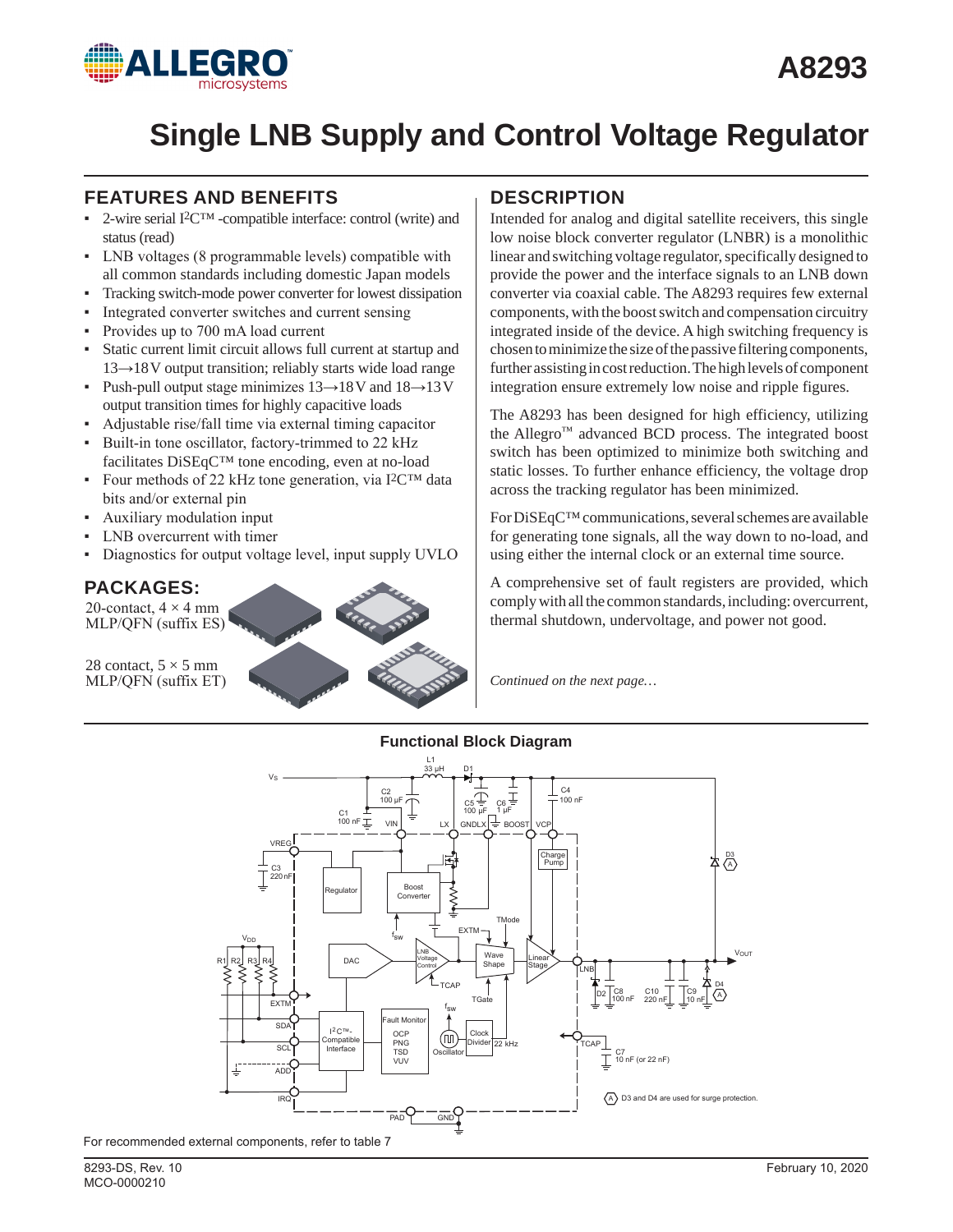#### **DESCRIPTION (CONTINUED)**

The device uses a 2-wire bidirectional serial interface, compatible with the I<sup>2</sup>C<sup>™</sup> standard, that operates up to 400 kHz.

The A8293 is supplied in two lead (Pb) free MLP/QFN packages: ES, 20-contact, 4 mm  $\times$  4 mm, 0.75 nominal overall height, and ET, 28-contact, 5 mm  $\times$  5 mm, 0.90 nominal overall height.



### **SELECTION GUIDE**

| <b>Part Number</b> | Packing [1]                                        | <b>Description</b>                                                                                            |
|--------------------|----------------------------------------------------|---------------------------------------------------------------------------------------------------------------|
| A8293SESTR-T [2]   | 7 in. reel, 1500 pieces/reel<br>12 mm carrier tape | ES package, MLP/QFN surface mount<br>4 mm × 4 mm × 0.75 mm nominal height                                     |
| A8293SETTR-T [2]   | 7 in. reel, 1500 pieces/reel<br>12 mm carrier tape | ET package, MLP/QFN surface mount<br>$5 \text{ mm} \times 5 \text{ mm} \times 0.90 \text{ mm}$ nominal height |

[1] Contact Allegro for additional packing options.

[2] Leadframe plating 100% matte tin.

#### **ABSOLUTE MAXIMUM RATINGS**

| <b>Characteristic</b>                | Symbol                      | <b>Conditions</b> | Rating                | <b>Units</b> |
|--------------------------------------|-----------------------------|-------------------|-----------------------|--------------|
| Load Supply Voltage, VIN pin         | $V_{IN}$                    |                   | 30                    | V            |
| Output Current <sup>[3]</sup>        | $I_{\text{OUT}}$            |                   | Internally<br>Limited | A            |
| Output Voltage, BOOST pin            |                             |                   | $-0.3$ to 33          | V            |
| Output Voltage, LNB pin              |                             | Surge [4]         | $-1$ to 33            | V            |
| Output Voltage, LX pin               |                             |                   | $-0.3$ to 30          | V            |
| Output Voltage, VCP pin              | $V_{\text{CP}}$             |                   | $-0.3$ to 41          | V            |
| Logic Input Voltage, EXTM pin        |                             |                   | $-0.3$ to 5           | V            |
| Logic Input Voltage, other pins      |                             |                   | $-0.3$ to $7$         | $\vee$       |
| Logic Output Voltage                 |                             |                   | $-0.3$ to $7$         | V            |
| <b>Operating Ambient Temperature</b> | $T_A$                       |                   | $-20$ to 85           | $^{\circ}$ C |
| Junction Temperature                 | $T_J$ (max)                 |                   | 150                   | $^{\circ}C$  |
| Storage Temperature                  | $\mathsf{T}_{\mathsf{stg}}$ |                   | $-55$ to 150          | $^{\circ}C$  |

[3] Output current rating may be limited by duty cycle, ambient temperature, and heat sinking. Under any set of conditions, do not exceed the specified current ratings, or a junction temperature,  $T_{\text{J}}$ , of 150 $^{\circ}$ C.

[4] Use Allegro recommended Application circuit.

#### **PACKAGE THERMAL CHARACTERISTICS [5]**

| Package | $R_{\theta$ JA<br>$(^{\circ}C/W)$ | <b>PCB</b> |
|---------|-----------------------------------|------------|
| ES      | 37 (estimated)                    | 4-layer    |
|         | 32                                | 4-layer    |

[5] Additional information is available on the Allegro website.

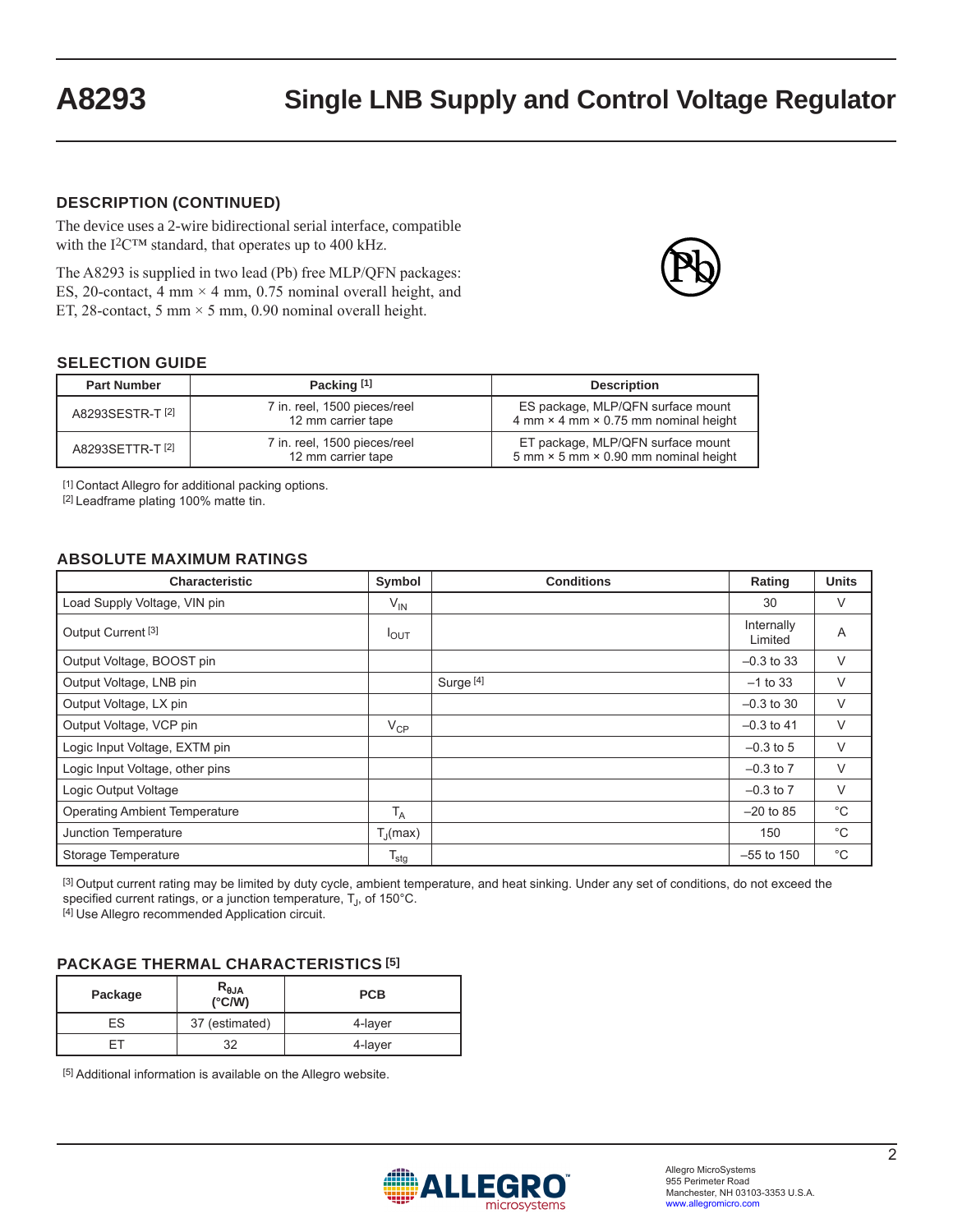#### **Pinout Diagram**



#### **Terminal List Table**

| <b>Number</b><br><b>Name</b> |                        |                                         | <b>Function</b>                                                        |  |
|------------------------------|------------------------|-----------------------------------------|------------------------------------------------------------------------|--|
|                              | <b>ES</b><br><b>ET</b> |                                         |                                                                        |  |
| <b>ADD</b>                   | 10                     | 11                                      | Address select                                                         |  |
| <b>FLOAT</b>                 | 4, 15                  | 5, 22                                   | These pins must not be connected to anything; do not ground these pins |  |
| <b>BOOST</b>                 | 1                      | 1                                       | Tracking supply voltage to linear regulator                            |  |
| <b>EXTM</b>                  | 5                      | 6                                       | External modulation input                                              |  |
| <b>GND</b>                   | 7, 14                  | 8, 19                                   | Signal ground                                                          |  |
| <b>GNDLX</b>                 | 19                     | 27                                      | Boost switch ground                                                    |  |
| <b>IRQ</b>                   | 11                     | 14                                      | Interrupt request                                                      |  |
| <b>LNB</b>                   | 20                     | 28                                      | Output voltage to LNB                                                  |  |
| LX.                          | 18                     | 26                                      | Inductor drive point                                                   |  |
| <b>NC</b>                    | 6, 13, 16              | 4, 7, 13,<br>$15-18, 20,$<br>21, 23, 24 | No connection                                                          |  |
| <b>PAD</b>                   | Pad                    | Pad                                     | Exposed pad; connect to the ground plane, for thermal dissipation      |  |
| <b>SCL</b>                   | 12                     | 12                                      | I <sup>2</sup> C™-compatible clock input                               |  |
| <b>SDA</b>                   | 9                      | 10                                      | I <sup>2</sup> C™-compatible data input/output                         |  |
| <b>TCAP</b>                  | 3                      | 3                                       | Capacitor for setting the rise and fall time of the LNB output         |  |
| <b>VCP</b>                   | 2                      | $\overline{2}$                          | Gate supply voltage                                                    |  |
| <b>VIN</b>                   | 17                     | 25                                      | Supply input voltage                                                   |  |
| <b>VREG</b>                  | 8                      | 9                                       | Analog supply                                                          |  |

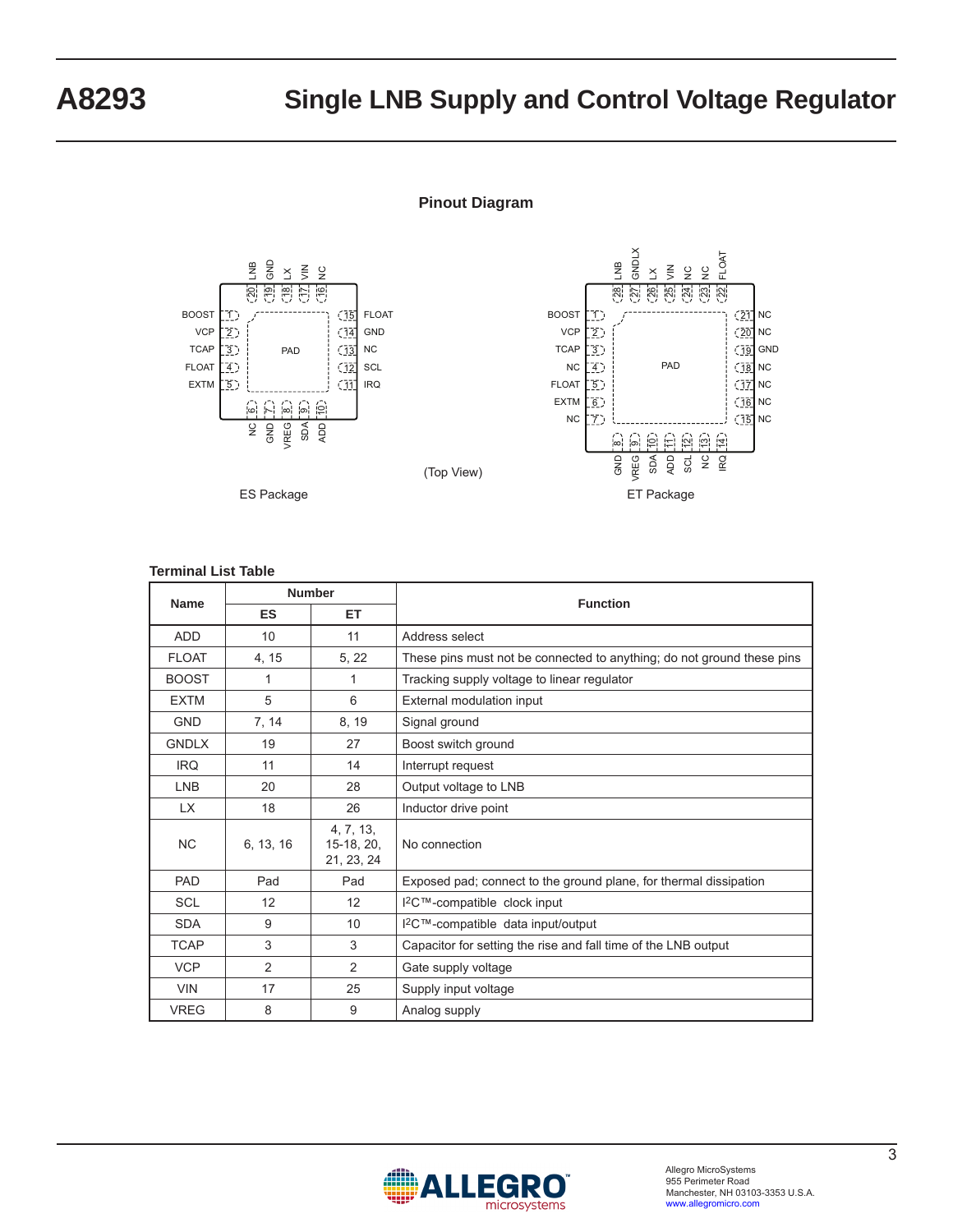### **ELECTRICAL CHARACTERISTICS at T<sub>A</sub> = 25°C, V<sub>IN</sub> = 9 to 16 V, unless noted otherwise [1]**

| <b>Characteristics</b>                       | Symbol                        | <b>Test Conditions</b>                                                                                                                                   | Min.                     | Typ.                     | Max.                     | <b>Units</b>  |  |
|----------------------------------------------|-------------------------------|----------------------------------------------------------------------------------------------------------------------------------------------------------|--------------------------|--------------------------|--------------------------|---------------|--|
| <b>GENERAL</b>                               |                               |                                                                                                                                                          |                          |                          |                          |               |  |
| Set-Point Accuracy, Load and Line Regulation | Err                           | Relative to selected V <sub>LNB</sub> target level,<br>$I_{LOAD}$ = 0 to 450 mA                                                                          | $-3.0$                   | $\overline{\phantom{0}}$ | $+3.0$                   | $\%$          |  |
|                                              | $I_{IN(Off)}$                 | ENB bit = 0, LNB output disabled, $V_{IN}$ = 12 V                                                                                                        | $\overline{\phantom{0}}$ |                          | 10.0                     | mA            |  |
| <b>Supply Current</b>                        | $I_{IN(On)}$                  | ENB bit = 1, LNB output enabled,<br>$I_{LOAD} = 0$ mA, $V_{IN} = 12$ V                                                                                   | $\overline{\phantom{0}}$ |                          | 19.0                     | mA            |  |
| <b>Boost Switch On Resistance</b>            | $R_{DS(on)}$<br><b>BOOST</b>  | $I_{\text{LOAD}}$ = 450 mA                                                                                                                               | $\overline{\phantom{0}}$ | 300                      | $\overline{\phantom{0}}$ | $m\Omega$     |  |
| Switching Frequency                          | $f_{SW}$                      |                                                                                                                                                          | 320                      | 352                      | 384                      | kHz           |  |
| <b>Switch Current Limit</b>                  | <b>ILIMSW</b>                 | $V_{IN}$ = 9 V, $V_{OUT}$ = 19.0 V                                                                                                                       | $\overline{\phantom{0}}$ | 2.7                      | $\qquad \qquad -$        | Α             |  |
| Linear Regulator Voltage Drop                | $\Delta V_{REG}$              | V <sub>BOOST</sub> - V <sub>LNB</sub> , no tone signal,<br>$I_{LOAD}$ = 450 mA                                                                           | $\overline{\phantom{0}}$ | 800                      | $\overline{\phantom{0}}$ | mV            |  |
| <b>TCAP Pin Current</b>                      | $I_{CHG}$                     | TCAP capacitor (C7) charging                                                                                                                             | $-12.5$                  | $-10$                    | $-7.5$                   | μA            |  |
|                                              | <b>I</b> DISCHG               | TCAP capacitor (C7) discharging                                                                                                                          | 7.5                      | 10                       | 12.5                     | μA            |  |
| Output Voltage Rise Time <sup>[2]</sup>      | $t_{r(VLNB)}$                 | For $V_{LNB}$ 13 $\rightarrow$ 18 V; C <sub>TCAP</sub> = 5.6 nF,<br>$I_{LOAD}$ = 450 mA                                                                  | $\qquad \qquad -$        | 500                      | $\overline{\phantom{0}}$ | μs            |  |
| Output Voltage Pull-Down Time [2]            | $t_{f(VLNB)}$                 | For $V_{LNB}$ 18 $\rightarrow$ 13 V; C <sub>LOAD</sub> = 100 µF,<br>$I_{\text{LOAD}} = 0$ mA                                                             |                          | 12.5                     | $\qquad \qquad -$        | ms            |  |
| <b>Output Reverse Current</b>                | $I_{RLNB}$                    | ENB bit = 0, $V_{LNB}$ = 33 V, BOOST<br>capacitor (C5) fully charged                                                                                     |                          | 1                        | 5                        | mA            |  |
| Ripple and Noise on LNB Output [3]           | $V_{rip,n(pp)}$               | 20 MHz BWL; reference circuit shown in<br>Functional Block diagram; contact Allegro<br>for additional information on application<br>circuit board design |                          | 30                       | $\overline{\phantom{0}}$ | $mV_{PP}$     |  |
| <b>PROTECTION CIRCUITRY</b>                  |                               |                                                                                                                                                          |                          |                          |                          |               |  |
| Output Overcurrent Limit <sup>[4]</sup>      | <b>I</b> LIMLNB               | $V_{\text{BOOST}} - V_{\text{LNB}} = 800 \text{ mV}$                                                                                                     | $\qquad \qquad -$        | 700                      | 800                      | mA            |  |
| Overcurrent Disable Time                     | $t_{DIS}$                     |                                                                                                                                                          | $\overline{\phantom{0}}$ | 48                       |                          | ms            |  |
| VIN Undervoltage Lockout Threshold           | $V_{UVLO}$                    | V <sub>IN</sub> falling                                                                                                                                  | 7.05                     | 7.35                     | 7.65                     | $\vee$        |  |
| VIN Turn On Threshold                        | $V_{IN(th)}$                  | V <sub>IN</sub> rising                                                                                                                                   | 7.40                     | 7.70                     | 8.00                     | V             |  |
| Undervoltage Hysteresis                      | V <sub>UVLOHYS</sub>          |                                                                                                                                                          | $\qquad \qquad -$        | 350                      | $\qquad \qquad -$        | mV            |  |
| Thermal Shutdown Threshold [2]               | $T_{\rm J}$                   |                                                                                                                                                          | $\overline{\phantom{0}}$ | 165                      | $\qquad \qquad -$        | $^{\circ}$ C  |  |
| Thermal Shutdown Hysteresis <sup>[2]</sup>   | $\Delta T_J$                  |                                                                                                                                                          |                          | 20                       |                          | $^{\circ}$ C  |  |
| Power Not Good Flag Set                      | PNG <sub>SET</sub>            | With respect to V <sub>LNB</sub>                                                                                                                         | 77                       | 85                       | 93                       | $\%$          |  |
| Power Not Good Flag Reset                    | $PNG_{RESET}$                 | With respect to V <sub>LNB</sub>                                                                                                                         | 82                       | 90                       | 98                       | $\frac{0}{0}$ |  |
| Power Not Good Hysteresis                    | $\mathsf{PNG}_{\mathsf{HYS}}$ | With respect to $V_{LNB}$                                                                                                                                | $\overline{\phantom{m}}$ | 5                        | $\qquad \qquad -$        | $\frac{0}{0}$ |  |
| <b>TONE</b>                                  |                               |                                                                                                                                                          |                          |                          |                          |               |  |
| Tone Frequency                               | $f_{\text{TONE}}$             |                                                                                                                                                          | 20                       | 22                       | 24                       | kHz           |  |
| Tone Amplitude, Peak-to-Peak                 | $V_{\text{TONE(pp)}}$         | $I_{\text{LOAD}}$ = 0 to 450 mA, $C_{\text{LOAD}}$ = 750 nF                                                                                              | 400                      | 620                      | 800                      | mV            |  |
| Tone Duty Cycle                              | $DC$ <sub>TONE</sub>          | $I_{\text{LOAD}}$ = 0 to 450 mA, $C_{\text{LOAD}}$ = 750 nF                                                                                              | 40                       | 50                       | 60                       | %             |  |
| Tone Rise Time                               | $t_{rTONE}$                   | $I_{LOAD} = 0$ to 450 mA, $C_{LOAD} = 750$ nF                                                                                                            | 5                        | 10                       | 15                       | μs            |  |
| Tone Fall Time                               | $t_{\text{fTONE}}$            | $I_{LOAD}$ = 0 to 450 mA, $C_{LOAD}$ = 750 nF                                                                                                            | 5                        | 10                       | 15                       | μs            |  |

*Continued on the next page…*

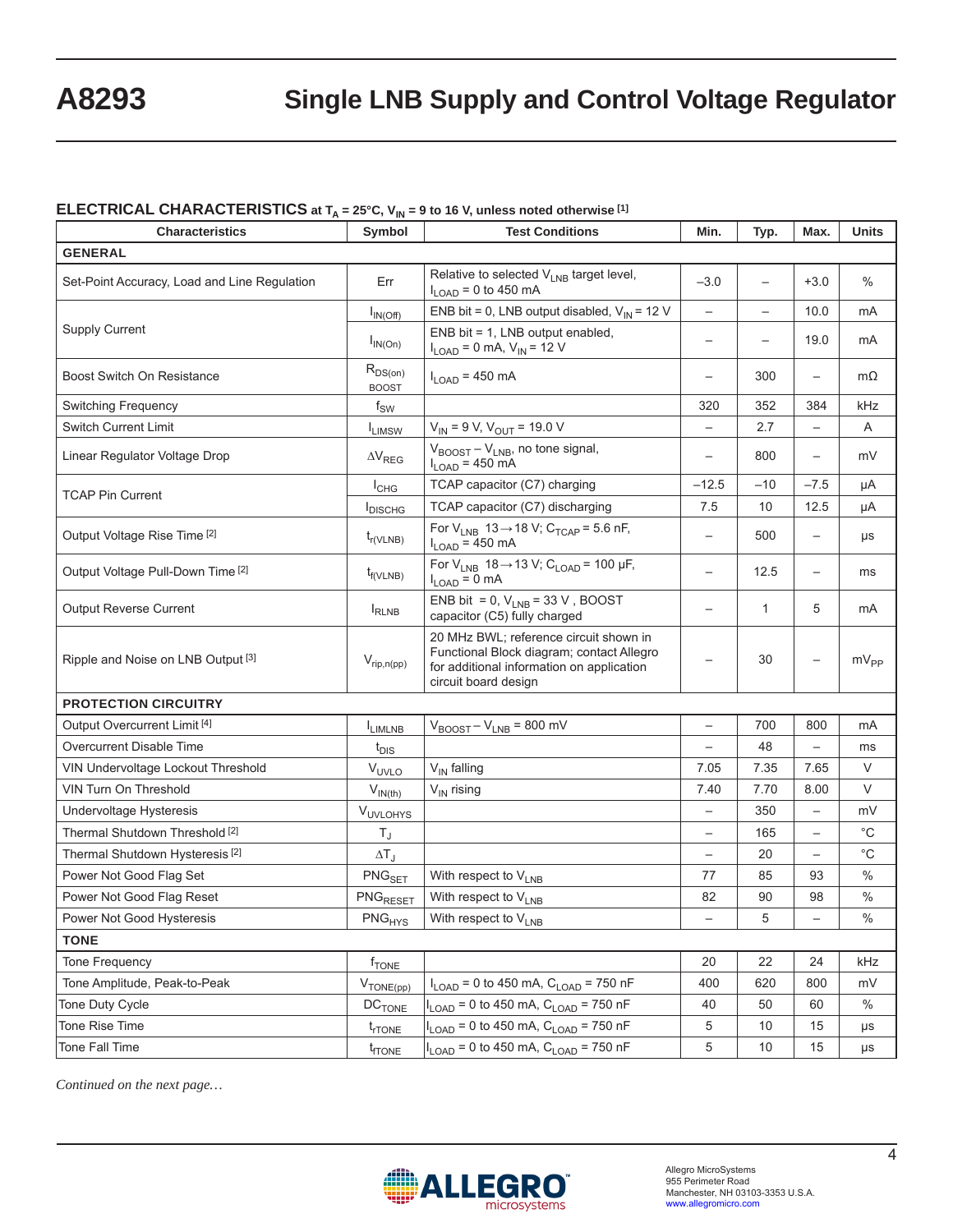#### **ELECTRICAL CHARACTERISTICS (continued) at**  $T_A = 25^\circ$ **C, V<sub>IN</sub> = 9 to 16 V, unless noted otherwise [1]**

|                                             |                          | <b>n</b>                                                                                                                                                                                  |                          |                          |                          |        |
|---------------------------------------------|--------------------------|-------------------------------------------------------------------------------------------------------------------------------------------------------------------------------------------|--------------------------|--------------------------|--------------------------|--------|
| Characteristics                             | Symbol                   | <b>Test Conditions</b>                                                                                                                                                                    | Min.                     | Typ.                     | Max.                     | Units  |
| <b>TONE (Continued)</b>                     |                          |                                                                                                                                                                                           |                          |                          |                          |        |
|                                             | $V_{EXTM(H)}$            |                                                                                                                                                                                           | 2.0                      | $\overline{\phantom{0}}$ |                          | $\vee$ |
| <b>EXTM Logic Input</b>                     | $V_{EXTM(L)}$            |                                                                                                                                                                                           | $\overline{\phantom{0}}$ | $\overline{\phantom{0}}$ | 0.8                      | $\vee$ |
| <b>EXTM Input Leakage</b>                   | <b>EXTMLKG</b>           |                                                                                                                                                                                           | $-1$                     | $\overline{\phantom{0}}$ | $\mathbf{1}$             | μA     |
| <b>I<sup>2</sup>C™-COMPATIBLE INTERFACE</b> |                          |                                                                                                                                                                                           |                          |                          |                          |        |
| Logic Input (SDA, SCL) Low Level            | $V_{SCL(\underline{L})}$ |                                                                                                                                                                                           | $\overline{\phantom{0}}$ | $\overline{\phantom{0}}$ | 0.8                      | $\vee$ |
| Logic Input (SDA, SCL) High Level           | $V_{SCL(H)}$             |                                                                                                                                                                                           | 2.0                      | $\overline{a}$           | $\overline{a}$           | $\vee$ |
| Logic Input Hysteresis                      | $V_{\text{I2CHYS}}$      |                                                                                                                                                                                           | $\overline{\phantom{0}}$ | 150                      |                          | mV     |
| Logic Input Current                         | $I_{\text{ICI}}$         | $V_{12Cl} = 0$ to 7 V                                                                                                                                                                     | $-10$                    | $< \pm 1.0$              | 10                       | μA     |
| Logic Output Voltage SDA and IRQ            | $V_{t2COut(L)}$          | $I_{LOAD} = 3 mA$                                                                                                                                                                         | $\overline{\phantom{0}}$ | $\overline{\phantom{0}}$ | 0.4                      | $\vee$ |
| Logic Output Leakage SDA and IRQ            | $V_{t2CLKG}$             | $V_{t2\text{COut}}$ = 0 to 7 V                                                                                                                                                            |                          | $\overline{\phantom{0}}$ | 10                       | μA     |
| <b>SCL Clock Frequency</b>                  | $f_{CLK}$                |                                                                                                                                                                                           | $\overline{\phantom{0}}$ | $\overline{\phantom{0}}$ | 400                      | kHz    |
| <b>Output Fall Time</b>                     | $t_{fl2COut}$            | $V_{t2\text{COut(H)}}$ to $V_{t2\text{COut(L)}}$                                                                                                                                          | $\overline{\phantom{0}}$ | $\overline{\phantom{0}}$ | 250                      | ns     |
| Bus Free Time Between Stop/Start            | $t_{\text{BUF}}$         |                                                                                                                                                                                           | 1.3                      | $\overline{\phantom{0}}$ | $\overline{\phantom{0}}$ | μs     |
| <b>Hold Time Start Condition</b>            | $t$ <sub>HD:STA</sub>    |                                                                                                                                                                                           | 0.6                      | $\overline{\phantom{0}}$ | $\overline{\phantom{0}}$ | μs     |
| Setup Time for Start Condition              | $t_{\text{SU:STA}}$      |                                                                                                                                                                                           | 0.6                      | $\overline{\phantom{0}}$ | $\overline{\phantom{0}}$ | μs     |
| <b>SCL Low Time</b>                         | $t_{LOW}$                |                                                                                                                                                                                           | 1.3                      | $\overline{\phantom{0}}$ | $\overline{\phantom{0}}$ | μs     |
| <b>SCL High Time</b>                        | $t_{\text{HIGH}}$        |                                                                                                                                                                                           | 0.6                      | $\overline{\phantom{0}}$ |                          | μs     |
| Data Setup Time                             | $t_{\text{SU:DAT}}$      |                                                                                                                                                                                           | 100                      |                          |                          | ns     |
| Data Hold Time                              | $t$ HD:DAT               | For $t_{HD: DAT}(min)$ , the master device must<br>provide a hold time of at least 300 ns for the<br>SDA signal in order to bridge the undefined<br>region of the SCL signal falling edge | $\Omega$                 |                          | 900                      | ns     |
| Setup Time for Stop Condition               | $t_{\text{SU:STO}}$      |                                                                                                                                                                                           | 0.6                      | $\overline{\phantom{0}}$ | $\overline{\phantom{0}}$ | μs     |
| <b>I<sup>2</sup>C™ ADDRESS SETTING</b>      |                          |                                                                                                                                                                                           |                          |                          |                          |        |
| ADD Voltage for Address 0001,000            | Address1                 |                                                                                                                                                                                           | 0                        | $\overline{\phantom{0}}$ | 0.7                      | $\vee$ |
| ADD Voltage for Address 0001,001            | Address2                 |                                                                                                                                                                                           | 1.3                      | $\overline{\phantom{0}}$ | 1.7                      | $\vee$ |
| ADD Voltage for Address 0001,010            | Address3                 |                                                                                                                                                                                           | 2.3                      | $\overline{\phantom{0}}$ | 2.7                      | $\vee$ |
| ADD Voltage for Address 0001,011            | Address4                 |                                                                                                                                                                                           | 3.3                      | $\overline{\phantom{0}}$ | 5.0                      | $\vee$ |

[1] Operation at 16 V may be limited by power loss in the linear regulator.

[2] Guaranteed by worst case process simulations and system characterization. Not production tested.

[3] LNB output ripple and noise are dependent on component selection and PCB layout. Refer to the Application Schematic and PCB layout recommendations. Not production tested.

[4] Current from the LNB output may be limited by the choice of Boost components.

#### **I2C™ Interface Timing Diagram**



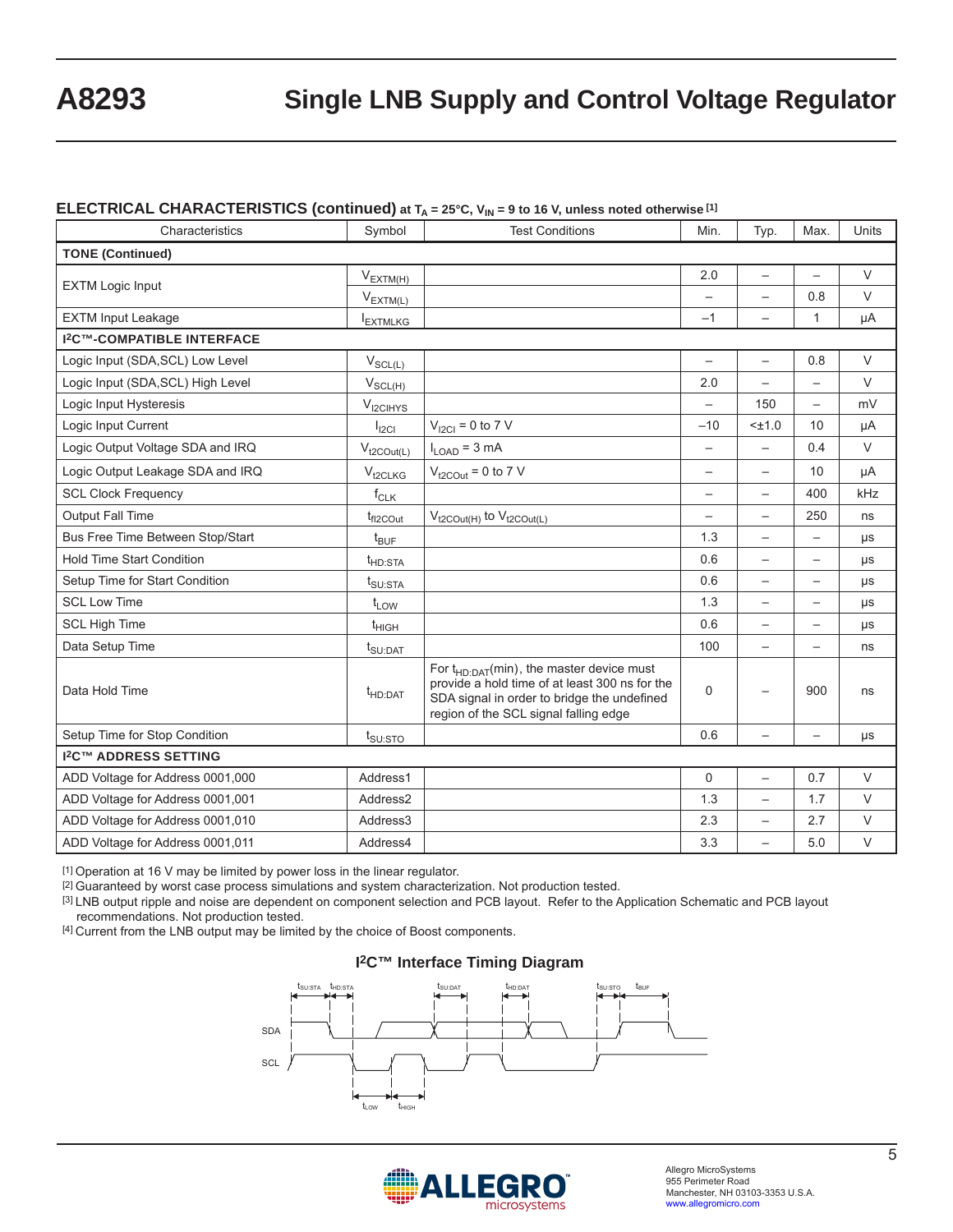### **FUNCTIONAL DESCRIPTION**

#### **Protection**

The A8293 has a wide range of protection features and fault diagnostics which are detailed in the Status Register section.

#### **Boost Converter/Linear Regulator**

The A8293 solution contains a tracking current-mode boost converter and linear regulator. The boost converter tracks the requested LNB voltage to within 800 mV, to minimize power dissipation. Under conditions where the input voltage,  $V_{\text{BOOST}}$ , is greater than the output voltage,  $V_{LNB}$ , the linear regulator must drop the differential voltage. When operating in these conditions, care must be taken to ensure that the safe operating temperature range of the A8293 is not exceeded.

The boost converter operates at 352 kHz typical: 16 times the internal 22 kHz tone frequency. All the loop compensation, current sensing, and slope compensation functions are provided internally.

The A8293 has internal pulse-by-pulse current limiting on the boost converter and DC current limiting on the LNB output to protect the IC against short circuits. When the LNB output is shorted, the LNB output current is limited to 700 mA typical, and the IC will be shut down if the overcurrent condition lasts for more than 48 ms. If this occurs, the A8293 must be reenabled for normal operation. The system should provide sufficient time between successive restarts to limit internal power dissipation; a minimum of 2 s is recommended.

At extremely light loads, the boost converter operates in a pulse-skipping mode. Pulse skipping occurs when the BOOST voltage rises to approximately 450 mV above the BOOST target output voltage. Pulse skipping stops when the BOOST voltage drops 200 mV below the pulse skipping level.

In the case that two or more set top box LNB outputs are connected together by the customer (e.g., with a splitter), it is possible that one output could be programmed at a higher voltage than the other. This would cause a voltage on one output that is higher than its programmed voltage (e.g., 19 V on the output of a 13 V programmed voltage). The output with the highest voltage will effectively turn off the other outputs. As soon as this voltage is reduced below the value of the other outputs, the A8293 output will auto-recover to their programmed levels.

**Charge Pump.** Generates a supply voltage above the internal tracking regulator output to drive the linear regulator control.

**Slew Rate Control.** During either start-up, or when the output

voltage at the LNB pin is transitioning, the output voltage rise and fall times can be set by the value of the capacitor connected from the TCAP pin to GND ( $C_{TCAP}$  or C7 in the Applications Schematic). Note that during start-up, the BOOST pin is precharged to the input voltage minus a voltage drop. As a result, the slew rate control for the BOOST pin occurs from this voltage.

The value of  $C_{TCAP}$  can be calculated using the following formula:

$$
C_{\text{TCAP}} = (I_{\text{TCAP}} \times 6) / SR ,
$$

where SR is the required slew rate of the LNB output voltage, in  $V/s$ , and  $I_{TCAP}$  is the TCAP pin current specified in the data sheet. The recommended value for  $C_{TCAP}$ , 10 nF, should provide satisfactory operation for most applications. However, in some cases, it may be necessary to increase the value of  $C_{TCAP}$  to avoid activating the current limit of the LNB output. One such situation is when two set-top boxes are connected in parallel. If this is the case, the following formula can be used to calculate  $C_{TCAP}$ :

$$
C_{TCAP} \ge (I_{TCAP} \times 6)(2 \times C_{BOOST}) / I_{LIMLNB},
$$
  

$$
C_{TCAP} \ge (10 \mu A \times 6)(2 \times 100 \mu F) / 500 mA = 24 nF.
$$

The minimum value of  $C_{TCAP}$  is 2.2 nF. There is no theoretical maximum value of  $C_{TCAP}$  however too large a value will probably cause the voltage transition specification to be exceeded. Tone generation is unaffected by the value of  $C_{TCAP}$ .

**Pull-Down Rate Control.** In applications that have to operate at very light loads and that require large load capacitances (in the order of tens to hundreds of microfarads), the output linear stage provides approximately 40 mA of pull-down capability. This ensures that the output volts are ramped from 18 V to 13 V in a reasonable amount of time.

#### **ODT (Overcurrent Disable Time)**

If the LNB output current exceeds 700 mA, typical, for more than 48 ms, then the LNB output will be disabled and the OCP bit will be set.

#### **Short Circuit Handling**

If the LNB output is shorted to ground, the LNB output current will be clamped to 700 mA, typical. If the short circuit condition lasts for more than 48 ms, the A8293 will be disabled and the OCP bit will be set.

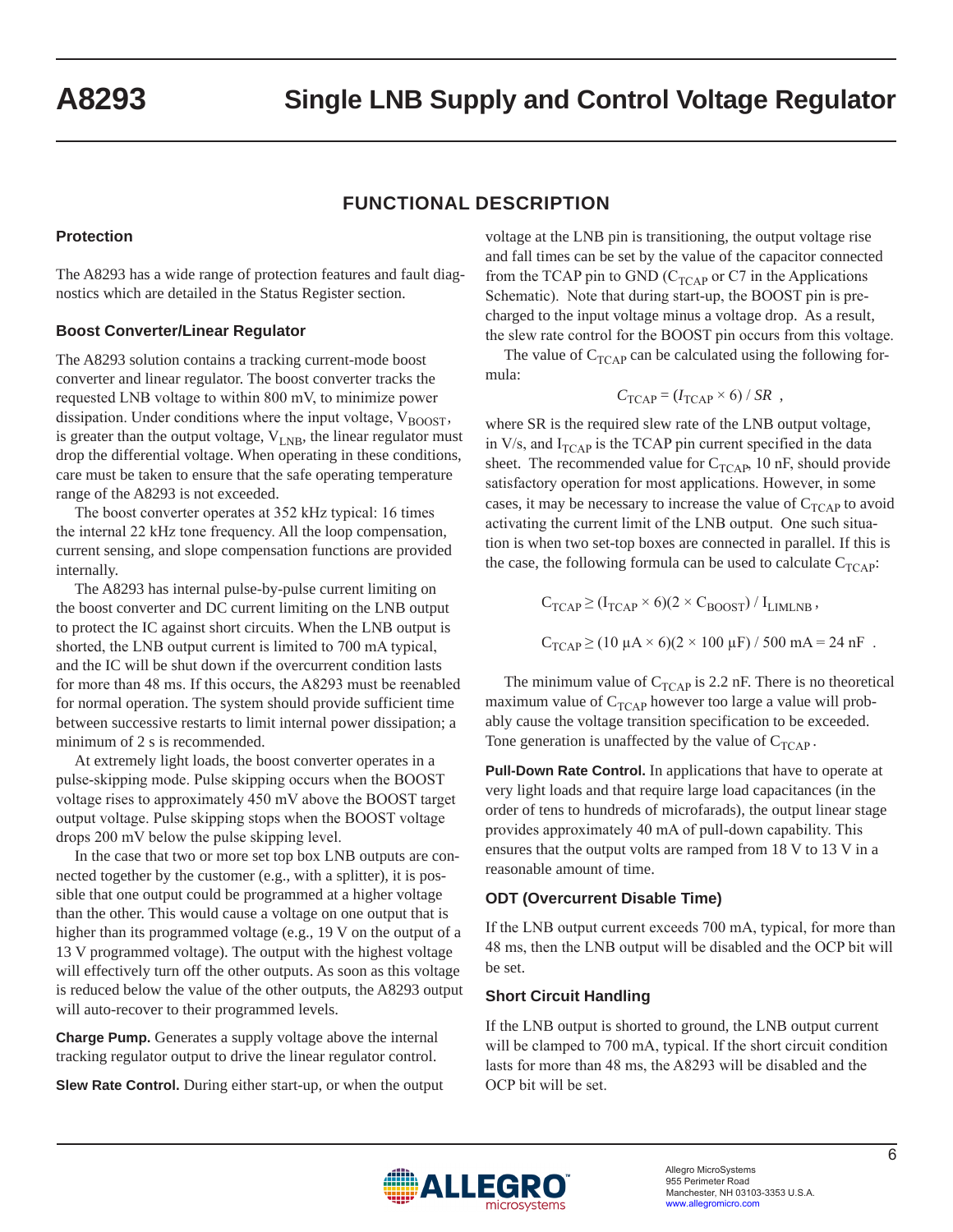#### **Auto-Restart**

After a short circuit condition occurs, the host controller should periodically reenable the A8293 to check if the short circuit has been removed. Consecutive startup attempts should allow at least 2 s of delay between restarts.

#### **In-Rush Current**

At start-up or during an LNB reconfiguration event, a transient surge current above the normal DC operating level can be

provided by the A8293. This current increase can be as high as 700 mA, typical, for as long as required, up to a maximum of 48 ms.

#### **Tone Generation**

The A8293 solution offers four options for tone generation, providing maximum flexibility to cover every application. The EXTM pin (external modulation), in conjunction with the  $I^2C^{TM}$ control bits: TMODE (tone modulation) and TGATE (tone gate),





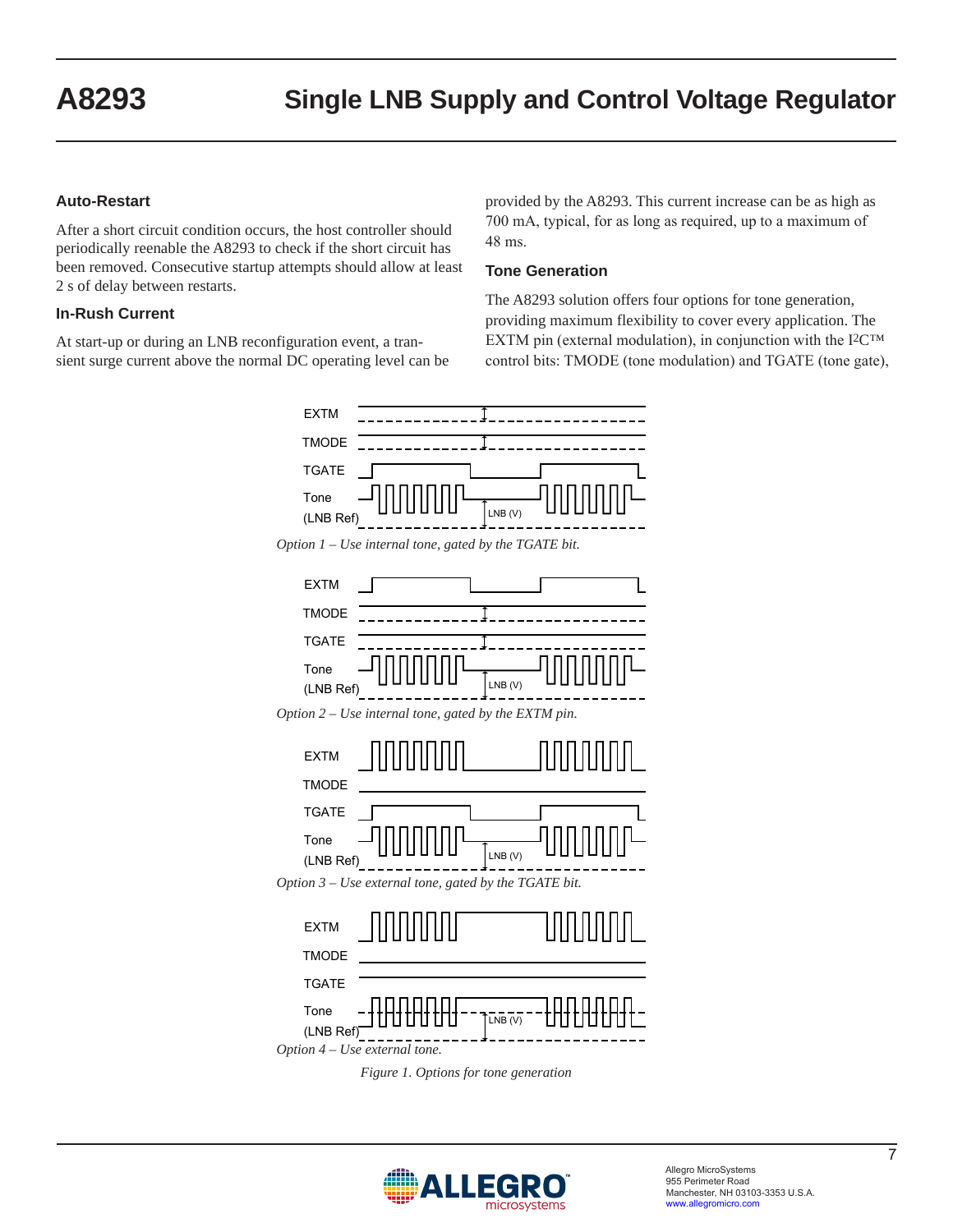provide the necessary control. The TMODE bit controls whether the tone source is either internal or external (via the EXTM pin). Both the EXTM pin and TGATE bit determine the 22 kHz control, whether gated or clocked.

Four options for tone generation are shown in figure 1. Note that when using option 4, when EXTM stops clocking, the LNB volts park at the LNB voltage, either plus or minus half the tone signal amplitude, depending on the state of EXTM. For example, if the EXTM is held low, the LNB DC voltage is the LNB programmed voltage minus 325 mV (typical).

#### **I2C™-Compatible Interface**

This is a serial interface that uses two bus lines, SCL and SDA, to access the internal Control and Status registers of the A8293. Data is exchanged between a microcontroller (master) and the A8293 (slave). The clock input to SCL is generated by the master, while SDA functions as either an input or an open drain output, depending on the direction of the data.

#### **Timing Considerations**

The control sequence of the communication through the I2C™ compatible interface is composed of several steps in sequence:

- 1. Start Condition. Defined by a negative edge on the SDA line, while SCL is high.
- 2. Address Cycle. 7 bits of address, plus 1 bit to indicate read (1) or write (0), and an acknowledge bit. The first five bits of the address are fixed as: 00010. The four optional addresses, defined by the remaining two bits, are selected by the ADD input. The address is transmitted MSB first.

3. Data Cycles.

Write  $-6$  bits of data and 2 bits for addressing four internal control registers, followed by an acknowledge bit. See Control Register section for more information.

Read – Two status registers, where register 1 is read first, followed by register 2, then register 1, and so on. At the start of any read sequence, register 1 is always read first. Data is transmitted MSB first.



Figure 2. I2C™ Interface. Read and write sequences.

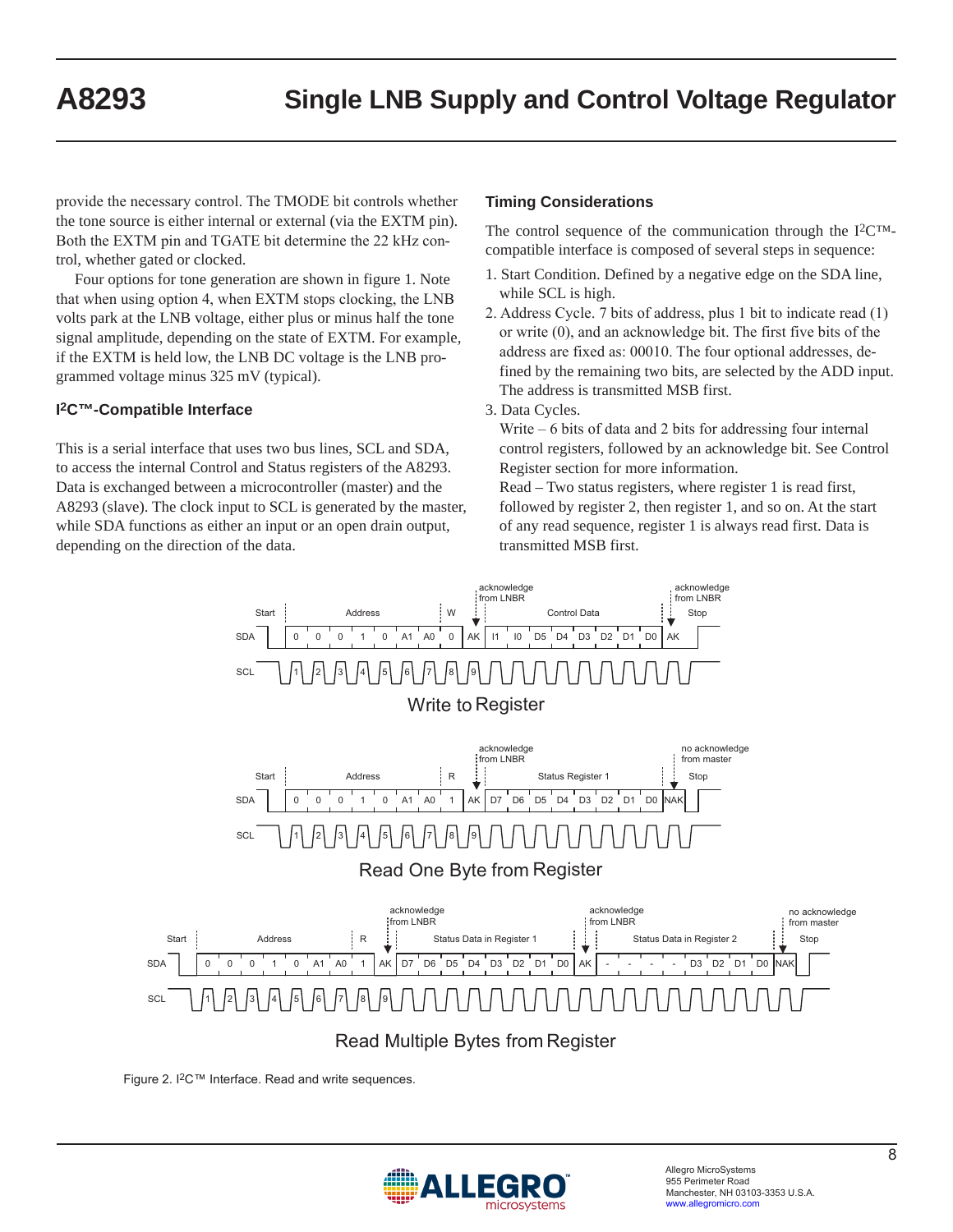4. Stop Condition. Defined by a positive edge on the SDA line, while SCL is high. Except to indicate a Start or Stop condition, SDA must be stable while the clock is high. SDA can only be changed while SCL is low. It is possible for the Start or Stop condition to occur at any time during a data transfer. The A8293 always responds by resetting the data transfer sequence.

The Read/Write bit is used to determine the data transfer direction. If the Read/Write bit is high, the master reads the contents of register 1, followed by register 2 if a further read is performed. If the Read/Write bit is low, the master writes data to one of the two Control registers. Note that multiple writes are not permitted. All write operations must be preceded with the address.

The Acknowledge bit has two functions. It is used by the master to determine if the slave device is responding to its address and data, and it is used by the slave when the master is reading data back from the slave. When the A8293 decodes the 7-bit address field as a valid address, it responds by pulling SDA low during the ninth clock cycle.

During a data write from the master, the A8293 also pulls SDA low during the clock cycle that follows the data byte, in order to indicate that the data has been successfully received. In both cases, the master device must release the SDA line before the ninth clock cycle, in order to allow this handshaking to occur.

During a data read, the A8293 acknowledges the address in the same way as in the data write sequence, and then retains control of the SDA line and send the data from register 1 to the master. On completion of the eight data bits, the A8293 releases the SDA line before the ninth clock cycle, in order to allow the master to acknowledge the data. If the master holds the SDA line low during this Acknowledge bit, the A8293 responds by sending the data from register 2 to the master. Data bytes continue to be sent to the master until the master releases the SDA line during the Acknowledge bit. When this is detected, the A8293 stops sending data and waits for a stop signal.

#### **Interrupt Request**

The A8293 also provides an interrupt request pin, IRQ, which is an open-drain, active-low output. This output may be connected to a common IRQ line with a suitable external pull-up and can be used with other I2C™-compatible devices to request attention from the master controller.

The IRQ output becomes active when either the A8293 first recognizes a fault condition, or at power-on, when the main supply,  $V_{IN}$ , and the internal logic supply,  $V_{REG}$ , reach the correct operating conditions. It is only reset to inactive when the I2C™ master addresses the A8293 with the Read/Write bit set (causing a read). Fault conditions are indicated by the TSD, VUV, and OCP bits, and are latched in the Status register. See the Status register section for full description.

The DIS and PNG status bits do not cause an interrupt. The PNG bit is continually updated, apart from the DIS bit, which changes when the LNB is either disabled, faulted, or is enabled.

When the master recognizes an interrupt, it addresses all slaves connected to the interrupt line in sequence, and then reads the status register to determine which device is requesting attention. The A8293 latches all conditions in the Status register until the completion of the data read. The action at the resampling point is further defined in the Status Register section. The bits in the Status register are defined such that the all-zero condition indicates that the A8293 is fully active with no fault conditions.

When  $V_{IN}$  is initially applied, the I<sup>2</sup>C<sup>TM</sup>-compatible interface does not respond to any requests until the internal logic supply  $V_{REG}$  has reached its operating level. Once  $V_{REG}$  has reached this point, the IRQ output goes active, and the VUV bit is set. After the A8293 acknowledges the address, the IRQ flag is reset. After the master reads the status registers, the registers are updated with the VUV reset.





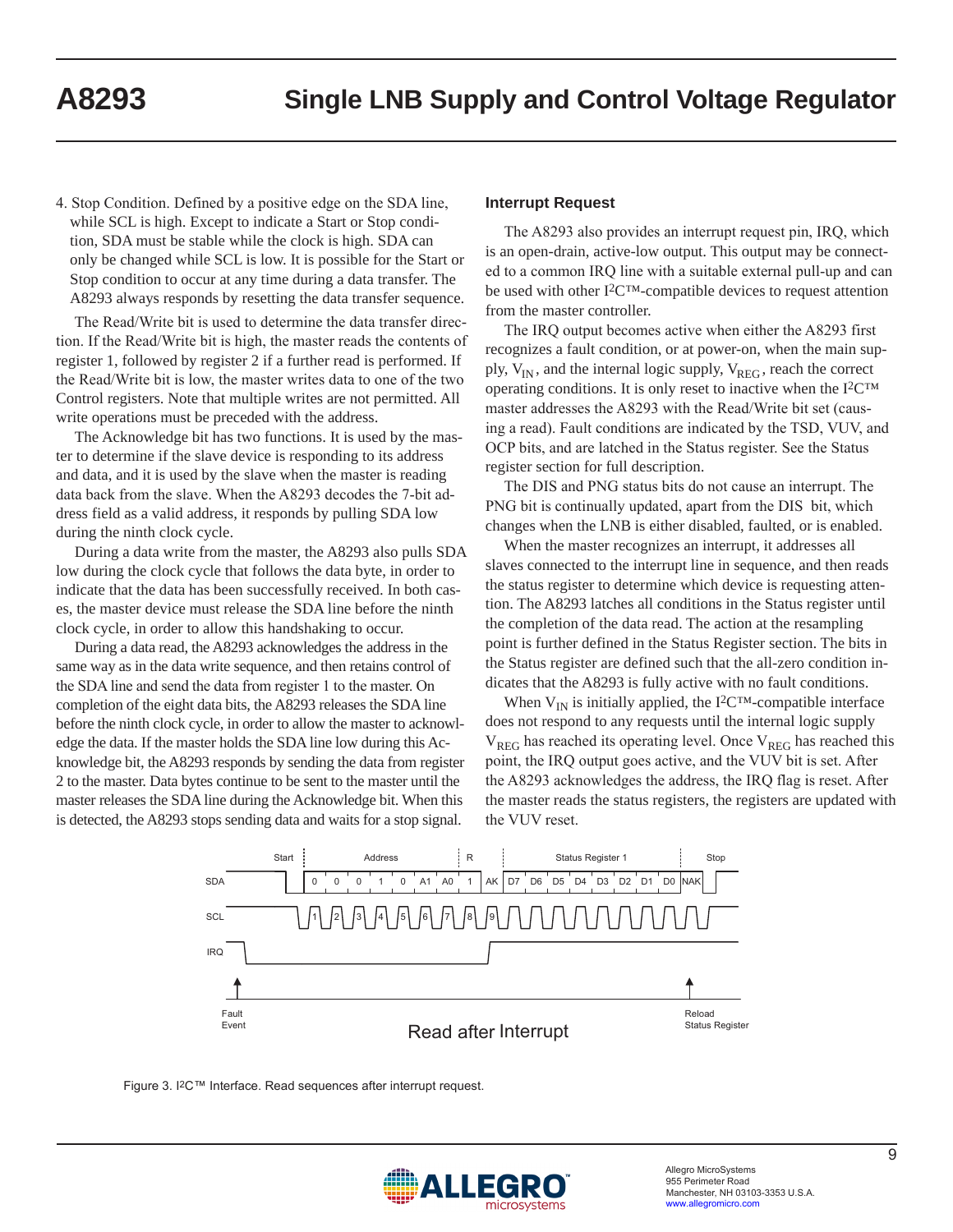#### **Control Registers (I2C™-Compatible Write Register)**

All main functions of the A8293 are controlled through the I2C™ compatible interface via the 8-bit Control registers. As the A8293 contains numerous control options, it is necessary to have two

control registers. Each register contains up to 6 bits of data (bit 0 to bit 5), followed by 2 bits for the register address (bit 6 and bit 7). The power-up states for the control functions are all 0s.

The following tables define the control bits for each address and the settings for output voltage:

|                |                   | $1.9010$ $1.901111$ $1.109101010$ $1.0001000$ $1.1110$                                            |
|----------------|-------------------|---------------------------------------------------------------------------------------------------|
| <b>Bit</b>     | <b>Name</b>       | <b>Function</b>                                                                                   |
| 0              | <b>VSEL0</b>      |                                                                                                   |
| 1              | VSEL1             | See table 3, Output Voltage Amplitude Selection                                                   |
| $\overline{2}$ | VSEL <sub>2</sub> |                                                                                                   |
| 3              | VSEL3             | $0: LNB = Low range$<br>1: $LNB = High range$                                                     |
| 4              | ODT               | 1 (recommended): The ODT functions are always<br>enabled, but setting 1 recommended at all times. |
| 5              | <b>ENB</b>        | 0: Disable LNB Output<br>1: Enable LNB Output                                                     |
| 6              | 10                | Address Bit: 0                                                                                    |
| 7              | 11                | Address Bit: 0                                                                                    |

**Table 1. Control Register Address (I1, I0) = 00**

Bit 0 VSEL0 These three bits provide incremental control over the voltage on the LNB output.

Bit 1 VSEL1 The available voltages provide the necessary levels for all the common standards

Bit 2 VSEL2 plus the ability to add line compensation in increments of 333 mV. The voltage levels are defined in table 3, Output Voltage Amplitude Selection.

- Bit 3 VSEL3 Switches between the low level and high level output voltages on the LNB output. 0 selects the low level voltage and 1 selects the high level. The low-level center voltage is 12.709 V nominal and the high level is 18.042 V nominal. These may be increased in steps of 333 mV using the VSEL2, VSEL1 and VSEL0 control register bits.
- Bit 4 ODT The overcurrent disable timer is always enabled.
- Bit 5 ENB Enables the LNB output. When set to 1 the LNB output is switched on. When set to 0, the LNB output is disabled.
- Bit 6 I0 Address
- Bit 7 I1 Address

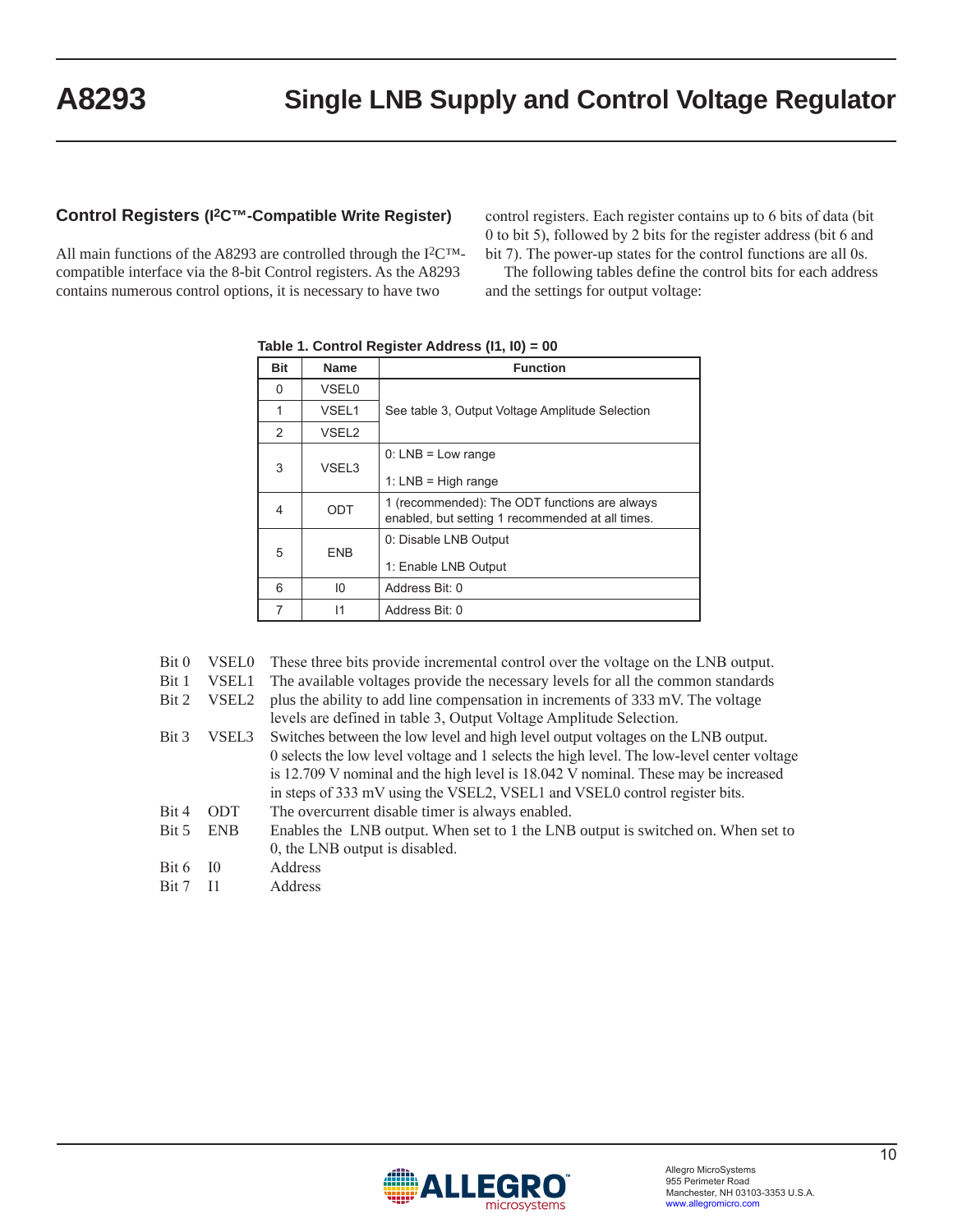| <b>Bit</b> | <b>Name</b>       | <b>Function</b>          |  |
|------------|-------------------|--------------------------|--|
|            | <b>TMODE</b><br>0 | 0: External Tone         |  |
|            |                   | 1: Internal Tone         |  |
|            |                   | 0: Tone Gated Off        |  |
| 1          | <b>TGATE</b>      | 1: Tone Gated On         |  |
| 2          |                   | Not Used (0 recommended) |  |
| 3          |                   | Not Used                 |  |
| 4          | Not Used          |                          |  |
| 5          |                   | Not Used                 |  |
| 6          | $10^{\circ}$      | Address Bit: 0           |  |
| 7          | 11                | Address Bit: 1           |  |

**Table 2. Control Register Address (I1, I0) = 10**

- Bit 0 TMODE Tone Mode. Selects between the use of an external 22 kHz logic signal or the use of the internal 22 kHz oscillator to control the tone generation on the LNB output. A 0 selects the external tone and a 1 selects the internal tone. See the Tone Generation section for more information
- Bit 1 TGATE Tone Gate. Allows either the internal or external 22 kHz tone signals to be gated, unless the EXTM is selected for gating. When set to 0, the selected tone (via TMODE) is off. When set to 1, the selected tone is on. See Tone Generation Section for more information.
- Bit 2 Not Used.
- Bit 3 Not Used.
- Bit 4 Not Used.
- Bit 5 Not Used.
- Bit 6 I0 Address.
- Bit 7 I1 Address.

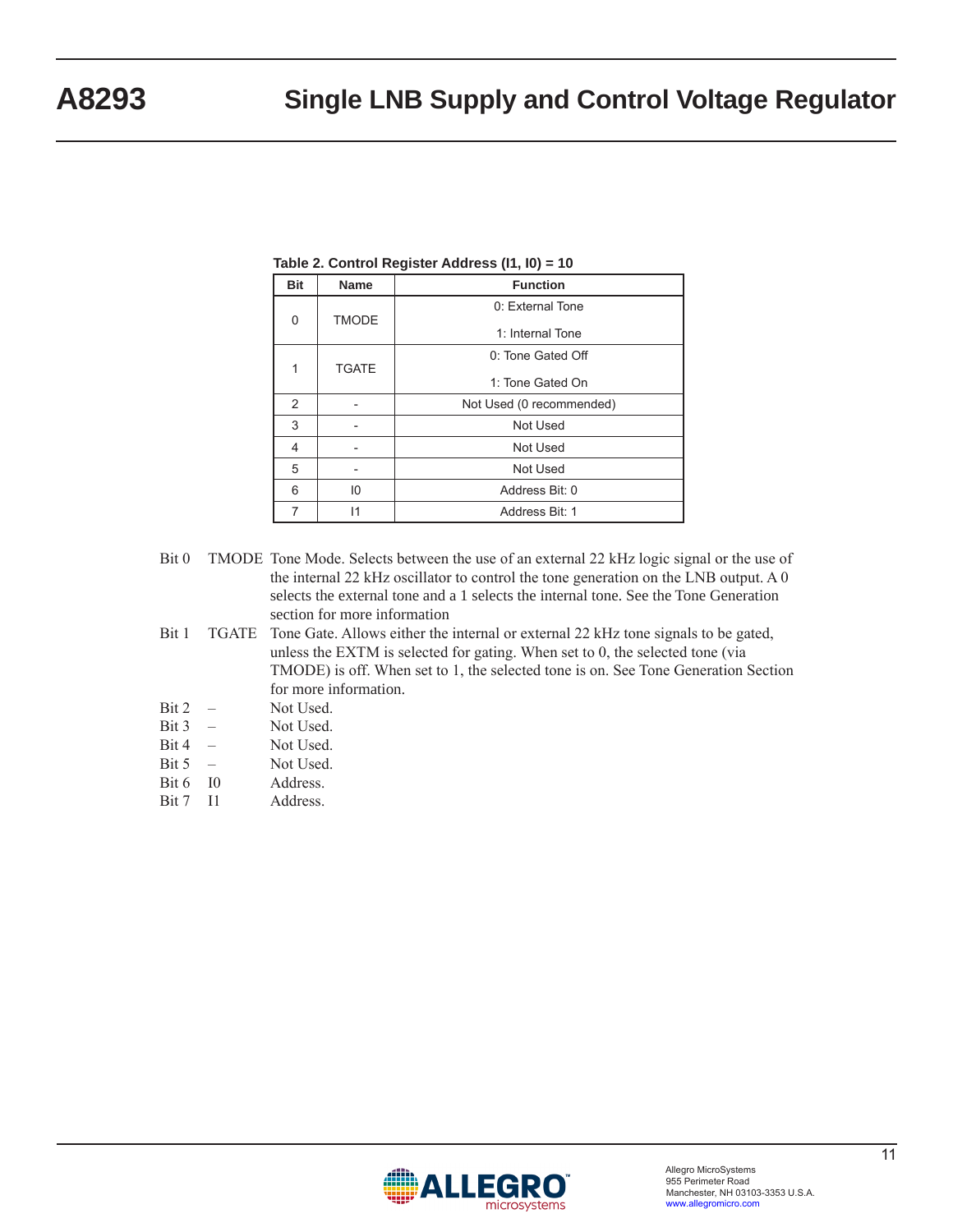| – arpar 1911.go 1911.putaa |                   |              |              |        |
|----------------------------|-------------------|--------------|--------------|--------|
| VSEL3                      | VSEL <sub>2</sub> | <b>VSEL1</b> | <b>VSEL0</b> | LNB(V) |
|                            |                   |              |              | 12.709 |
|                            |                   |              |              | 13.042 |
|                            |                   |              |              | 13.375 |
|                            |                   |              |              | 14.042 |
|                            |                   |              |              | 15.042 |
|                            |                   |              |              | 18.042 |
|                            |                   |              |              | 18.709 |
|                            |                   |              |              | 19.042 |

#### **Table 3. Output Voltage Amplitude Selection**

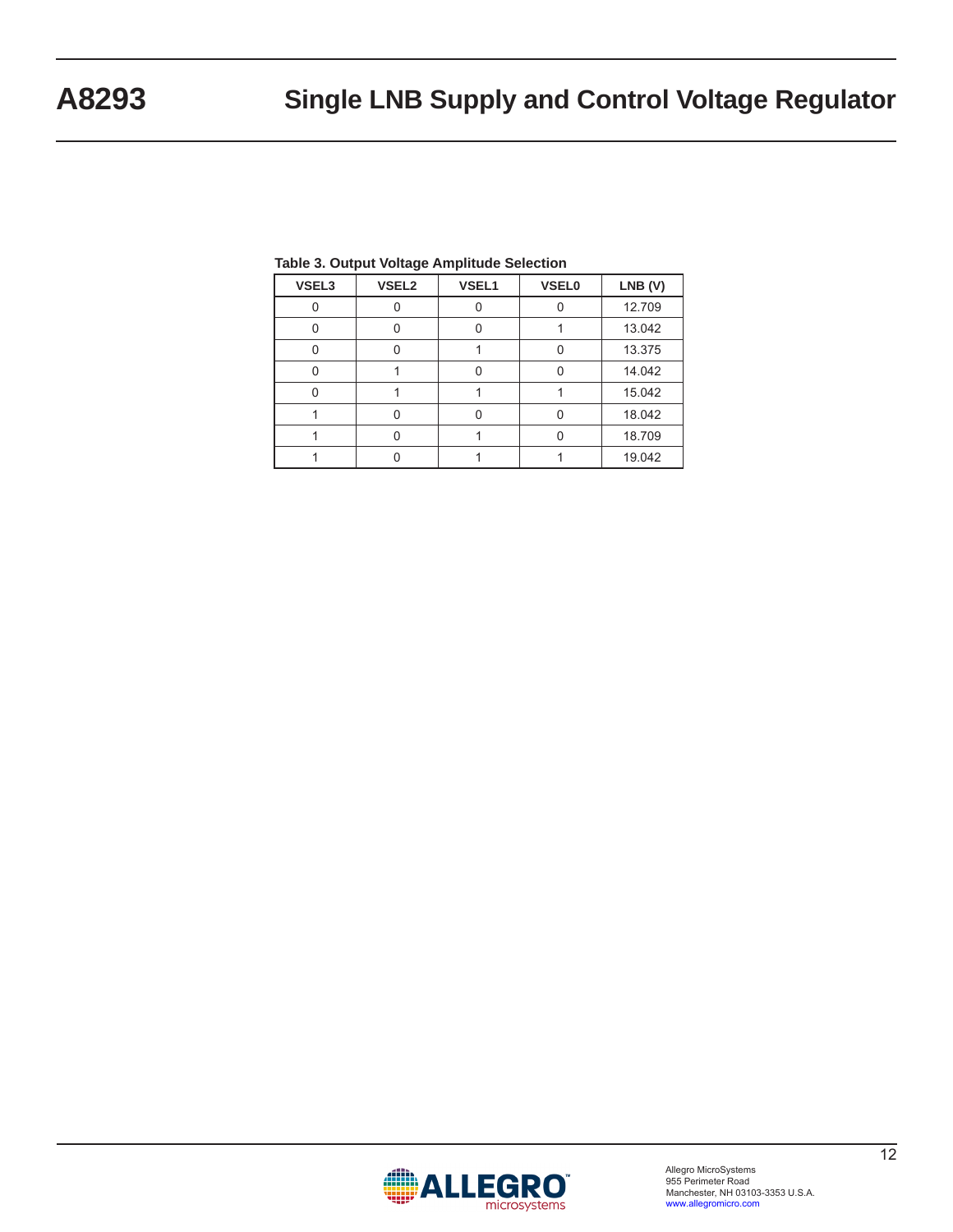#### **Status Registers (I2C™-Compatible Read Register)**

The main fault conditions: overcurrent (OCP), undervoltage (VUV) and overtemperature (TSD), are all indicated by setting the relevant bits in the Status registers. In all fault cases, once the bit is set, it remains latched until the A8293 is read by the I<sup>2</sup>C™ master, assuming the fault has been resolved.

The current status of the LNB output is indicated by the disable bit, DIS. The DIS bit is set when either a fault occurs or if the LNB is disabled intentionally. This bit is latched, and is reset when the LNB is commanded on again. The power not good (PNG) is the only bit which may be reset without an  $12<sup>CTM</sup>$  read sequence. Table 4 summarizes the condition of each bit when set and how it is reset.

As the A8293 has a comprehensive set of status reporting bits, it is necessary to have two Status registers. When performing a multiple read function, register 1 is read followed by register 2, then register 1 again and so on. Whenever a new read function is performed, register 1 is always read first.

The normal sequence of the master in a fault condition will be to detect the fault by reading the Status registers, then rereading the Status registers until the status bit is reset indicating the fault condition is reset. The fault may be detected either by continuously polling, by responding to an interrupt request (IRQ), or by detecting a fault condition externally and performing a diagnostic poll of all slave devices. Note that the fully-operational condition of the Status registers is all 0s, to simplify checking of the Status bit.

| <b>Status Bit</b> | <b>Function</b>                                       | <b>Set</b>  | <b>Reset</b><br>Condition                |
|-------------------|-------------------------------------------------------|-------------|------------------------------------------|
|                   | Not used                                              |             | Not used                                 |
| <b>DIS</b>        | LNB disabled, either intentionally or<br>due to fault | I atched    | LNB enabled and no fault                 |
| OCP               | Overcurrent                                           | Latched     | I <sup>2</sup> C™ read and fault removed |
| <b>PNG</b>        | Power not good                                        | Non-latched | LNB volts in range                       |
|                   | Not used                                              |             | Not used                                 |
| TSD               | Thermal shutdown                                      | Latched     | I <sup>2</sup> C™ read and fault removed |
| <b>VUV</b>        | Undervoltage                                          | Latched     | I <sup>2</sup> C™ read and fault removed |

|  |  | Table 4. Status Register Bit Setting |  |  |
|--|--|--------------------------------------|--|--|
|--|--|--------------------------------------|--|--|

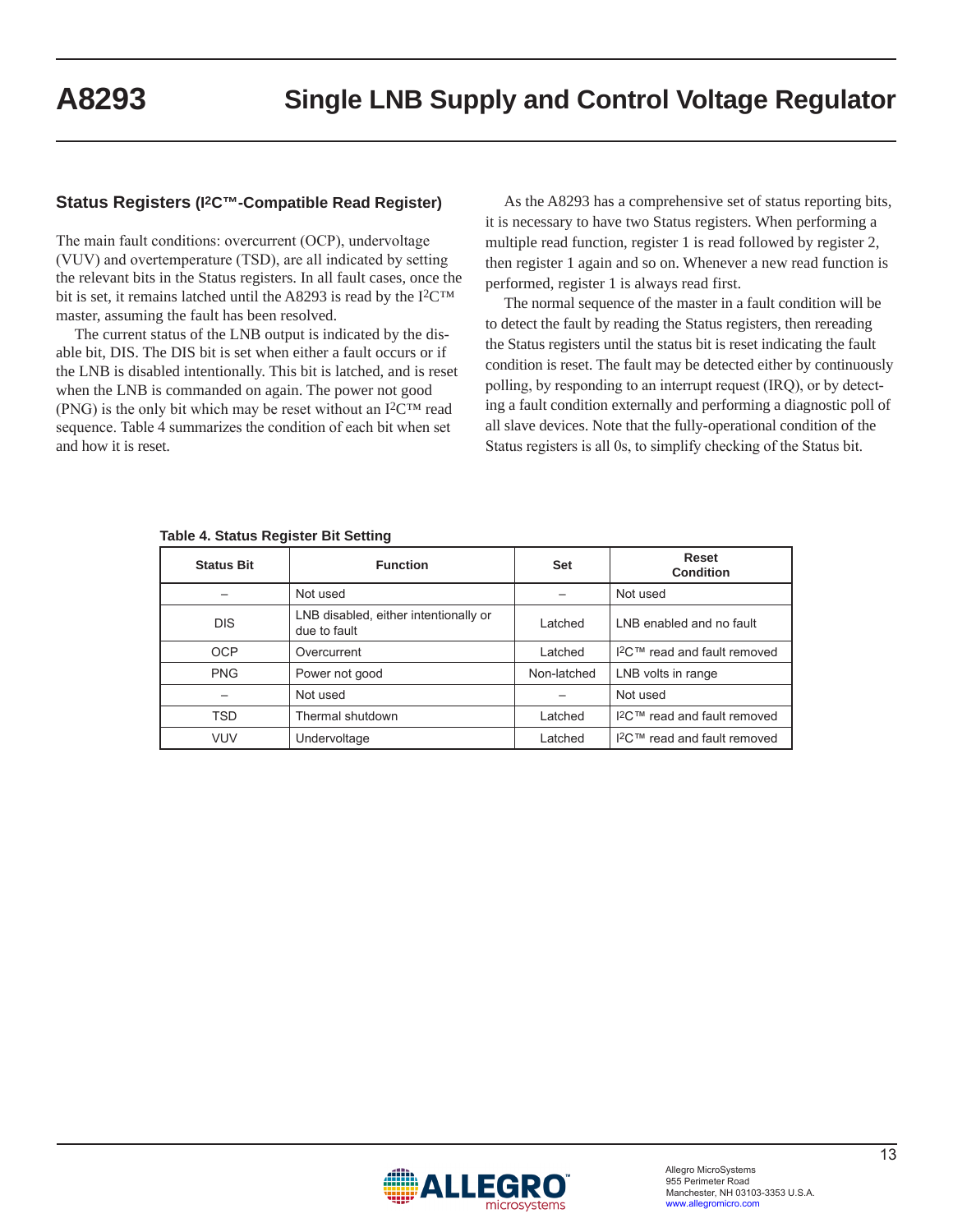#### **Table 5. Status Register 1**

| <b>Bit</b> | <b>Name</b> | <b>Function</b>              |  |  |
|------------|-------------|------------------------------|--|--|
| 0          | <b>DIS</b>  | LNB output disabled          |  |  |
|            |             | Not Used                     |  |  |
| 2          | <b>OCP</b>  | Overcurrent                  |  |  |
| 3          |             | Not Used                     |  |  |
| 4          | <b>PNG</b>  | Power Not Good               |  |  |
| 5          |             | Not Used                     |  |  |
| 6          | <b>TSD</b>  | <b>Thermal Shutdown</b>      |  |  |
|            | <b>VUV</b>  | V <sub>IN</sub> Undervoltage |  |  |

Bit 0 DIS LNB Output Disabled. DIS is used to indicate the current condition of the LNB output. At power-on, or if a fault condition occurs, DIS will be set. This bit changing to 1 does not cause the IRQ to activate because the LNB output may be disabled intentionally by the  $I^2C^{TM}$  master. This bit will be reset at the end of a write sequence if the LNB output is enabled.

Bit 1 – Not used.

- Bit 2 OCP Overcurrent. If the LNB output detects an overcurrent condition, for greater than 48 ms, the LNB output will be disabled. The OCP bit will be set to indicate that an overcurrent has occurred and the disable bit, DIS, will be set. The Status register is updated on the rising edge of the 9<sup>th</sup> clock pulse in the data read sequence, where the OCP bit is reset in all cases, allowing the master to reenable the LNB output. If the overcurrent timer is not enabled, the device operate in current limit indefinitely and the OCP bit will be set. If the overcurrent condition is removed, the OCP bit will automatically be reset. Note that if the overcurrent operates long enough, and a thermal shutdown occurs, the LNB output will be disabled and the TSD bit will be set. Bit 3 – Not used.
- Bit 4 PNG Power Not Good. Set to 1 when the LNB output is enabled and the LNB voltage is below 85% of the programmed voltage. The PNG is reset when the LNB volts are within 90% of the programmed LNB voltage.
- Bit 5 Not used.
- Bit 6 TSD Thermal Shutdown. 1 indicates that the A8293 has detected an overtemperature condition and has disabled the LNB output. The disable bit, DIS, will also be set. The status of the overtemperature condition is sampled on the rising edge of the 9<sup>th</sup> clock pulse in the data read sequence. If the condition is no longer present, then the TSD bit will be reset, allowing the master to reenable the LNB output if required. If the condition is still present, then the TSD bit will remain at 1.
- Bit 7 VUV Undervoltage Lockout. 1 indicates that the A8293 has detected that the input supply,  $V_{IN}$  is, or has been, below the minimum level and an undervoltage lockout has occurred disabling the LNB outputs. The disable bit, DIS, will also be set and the A8293 will not reenable the output until so instructed by writing the relevant bit into the control registers. The status of the undervoltage condition is sampled on the rising edge of the 9th clock pulse in the data read sequence. If the condition is no longer present, then the VUV bit will be reset allowing the master to reenable the LNB output if required. If the condition is still present, then the VUV bit will remain at 1.

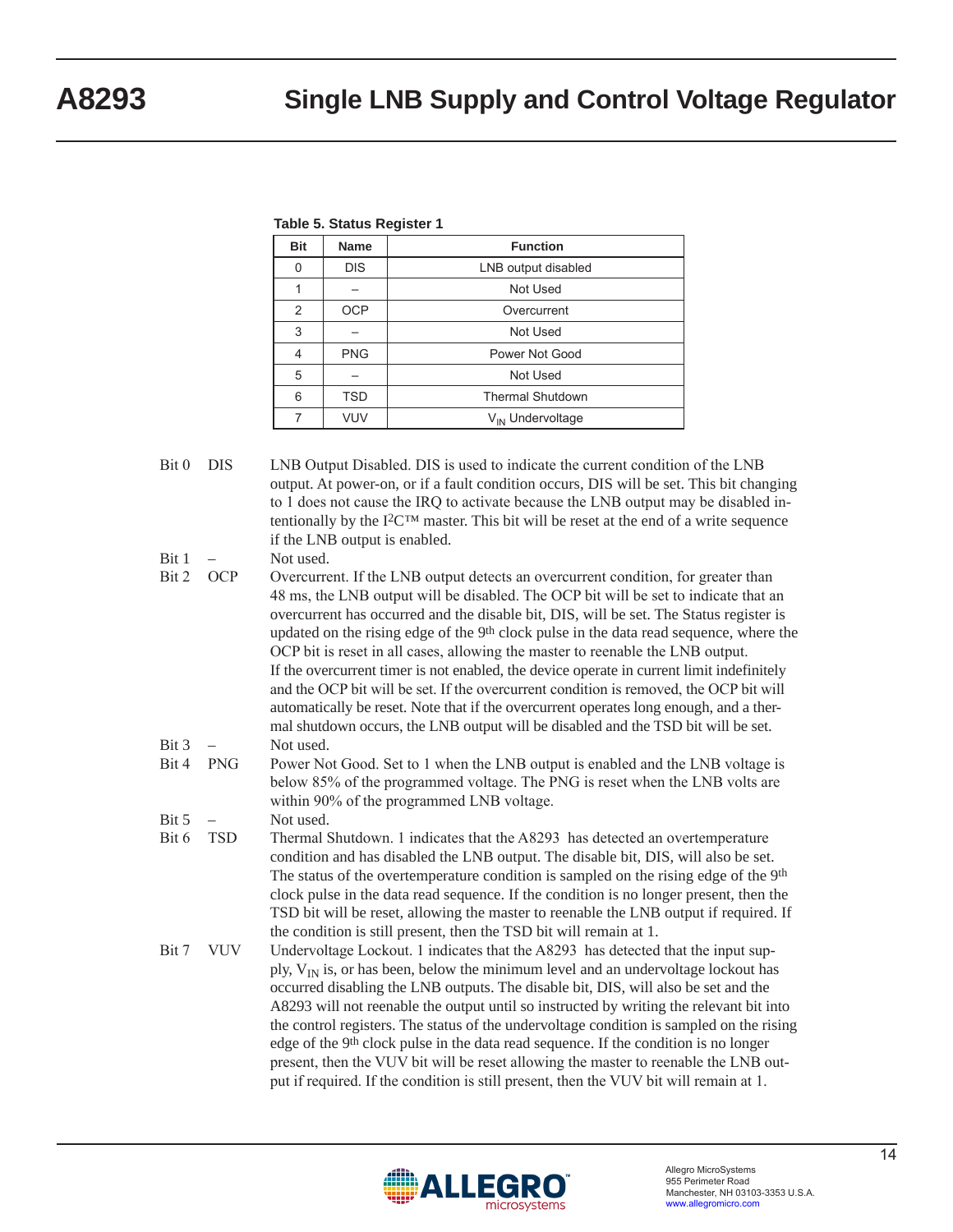#### **Table 6. Status Register 2**

| <b>Bit</b> | <b>Name</b> | <b>Function</b> |
|------------|-------------|-----------------|
| 0          |             | Not Used        |
|            |             | Not Used        |
| 2          |             | Not Used        |
| 3          |             | Not Used        |
| 4          |             | Not Used        |
| 5          |             | Not Used        |
| 6          |             | Not Used        |
|            |             | Not Used        |

| Bit 0       | Not used. |
|-------------|-----------|
| Bit 1       | Not used. |
| Bit 2       | Not used. |
| Bits 3 to 7 | Not used. |

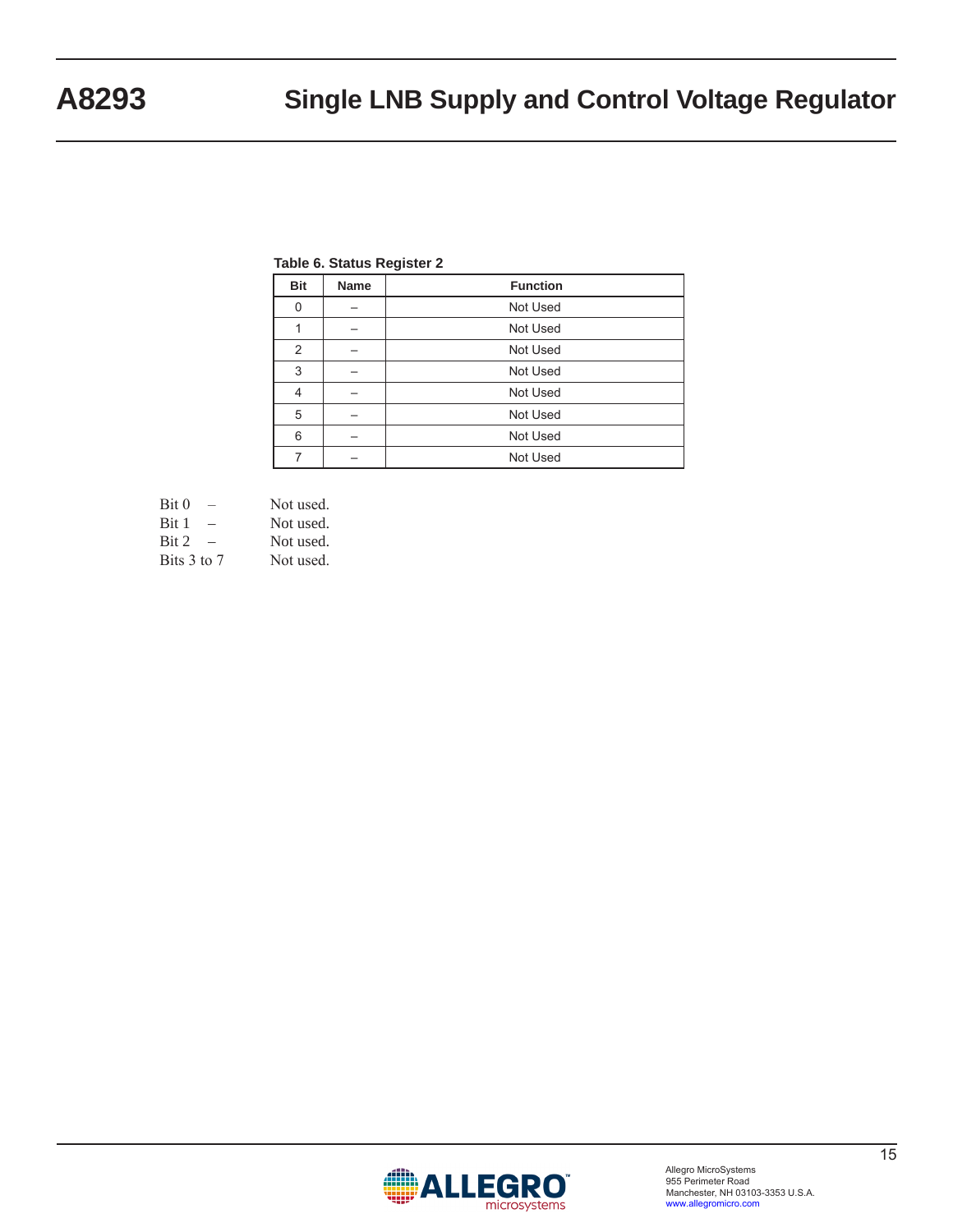#### **Table 7. Component Selection Table**

| <b>Component</b>                 | <b>Characteristics</b>                                                  | <b>Manufacturer Device</b>                                                                                  |
|----------------------------------|-------------------------------------------------------------------------|-------------------------------------------------------------------------------------------------------------|
| C1, C4, C8                       | 100 nF, 50 V, X5R or X7R, 0603                                          |                                                                                                             |
| C <sub>2</sub> , C <sub>5</sub>  | 100 µF, 35 $V_{MIN}$ , ESR < 75 m $\Omega$ , $I_{RIPPLE}$ > 700 mA      | Panasonic: EEU-FM1H101B<br>ChemiCon: EKZE500ELL101MHB5D<br>Nichicon: UHC1V101MPT                            |
| C <sub>3</sub>                   | 220 nF, 10 V <sub>MIN</sub> , X5R or X7R, 0402 or 0603                  |                                                                                                             |
| C <sub>6</sub>                   | 1.0 µF, 25 V <sub>MIN</sub> , X5R or X7R, 1206                          | TDK: C3216X7R1E105K<br>Murata: GRM31MR71E105KA01<br>Taiyo Yuden: TMK316BJ105KL-T<br>Kemet: C1206C105K3RACTU |
| C7                               | 10 nF, 10 V <sub>MIN</sub> , X5R or X7R, 0402 or 0603                   |                                                                                                             |
| C <sub>9</sub>                   | 10 nF, 50 V, X5R or X7R, 0402 or 0603                                   |                                                                                                             |
| C <sub>10</sub>                  | 220 nF, 50 V, X5R or X7R, 0805                                          |                                                                                                             |
| D1, D2                           | Schottky diode, 40 V, 1 A, SOD-123                                      | Diodes, Inc: B140HW-7<br>Central Semi: CMMSH1-40                                                            |
| D <sub>3</sub>                   | Schottky diode, 40 V, 3 A, SMA                                          | Sanken: SFPB-74<br>Vishay: B340A-E3/5AT<br>Diodes, Inc.: B340A-13-F<br>Central Senmi: CMSH3-40MA            |
| D <sub>4</sub>                   | TVS, 20 V <sub>RM</sub> , 32 V <sub>CL</sub> at 500 A (8/20 µs), 3000 W | ST.LNBTVS6-221S<br>Littelfuse: SMDJ20A                                                                      |
| L1                               | 33 µH, $I_{\text{SAT}}$ > 2.6 A, DCR < 90 m $\Omega$                    | TDK: TSL1112RA-330K2R3-PF<br>Taiyo Yuden: LHLC10TB330K<br>Coilcraft: DR0810-333L                            |
| R <sub>1</sub> to R <sub>4</sub> | Determined by V <sub>DD</sub> , bus capacitance, etc.                   |                                                                                                             |

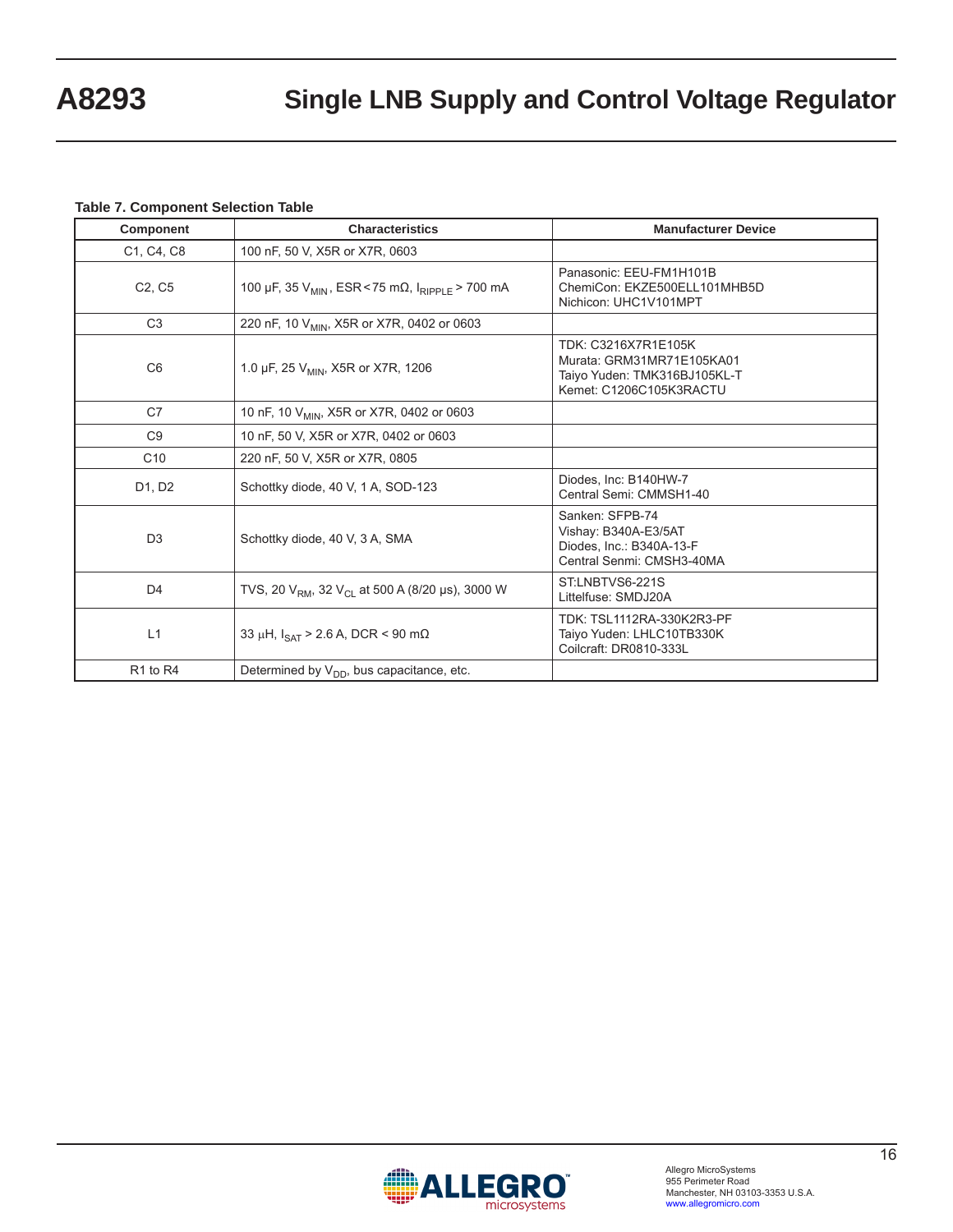## **Package ES 20-Pin MLP/QFN**









For Reference Only, not for tooling use (reference DWG-2864, JEDEC MO-220 WGGD) Dimensions in millimeters Exact case and lead configuration at supplier discretion within limits shown

#### $A$  Terminal #1 mark area

 $\overline{\text{B}}$  Exposed thermal pad (reference only, terminal #1 identifier appearance at supplier discretion)

C Reference land pattern layout (reference IPC7351 QFN50P400X400X80-21BM) All pads a minimum of 0.20 mm from all adjacent pads; adjust as necessary to meet application process requirements and PCB layout tolerances; when mounting on a multilayer PCB, thermal vias at the exposed thermal pad land can improve thermal dissipation (reference EIA/JEDEC Standard JESD51-5)

 $D\setminus$  Coplanarity includes exposed thermal pad and terminals

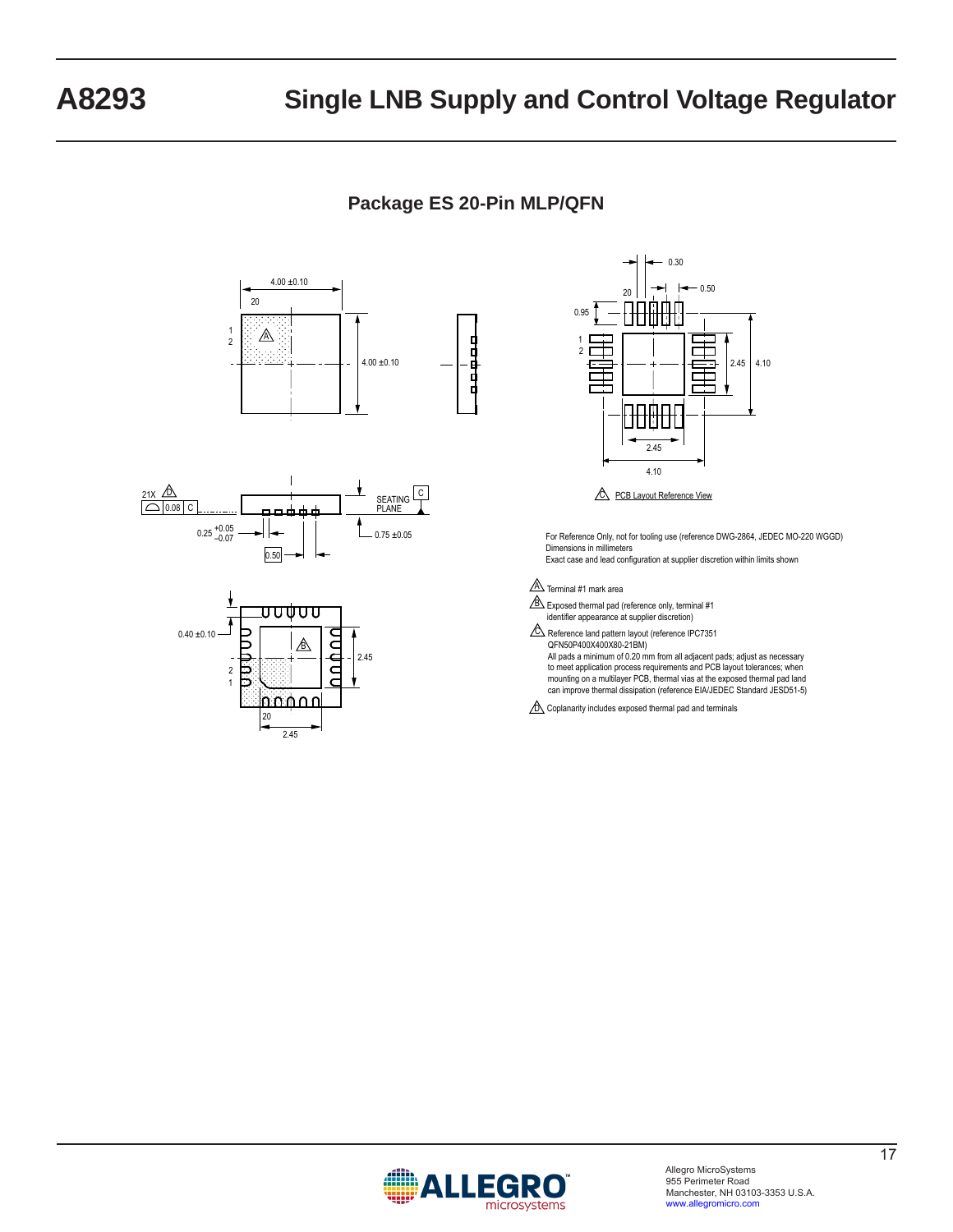**Package ET 28-Pin MLP/QFN**



 $\sqrt{\hat{D}}$  Coplanarity includes exposed thermal pad and terminals